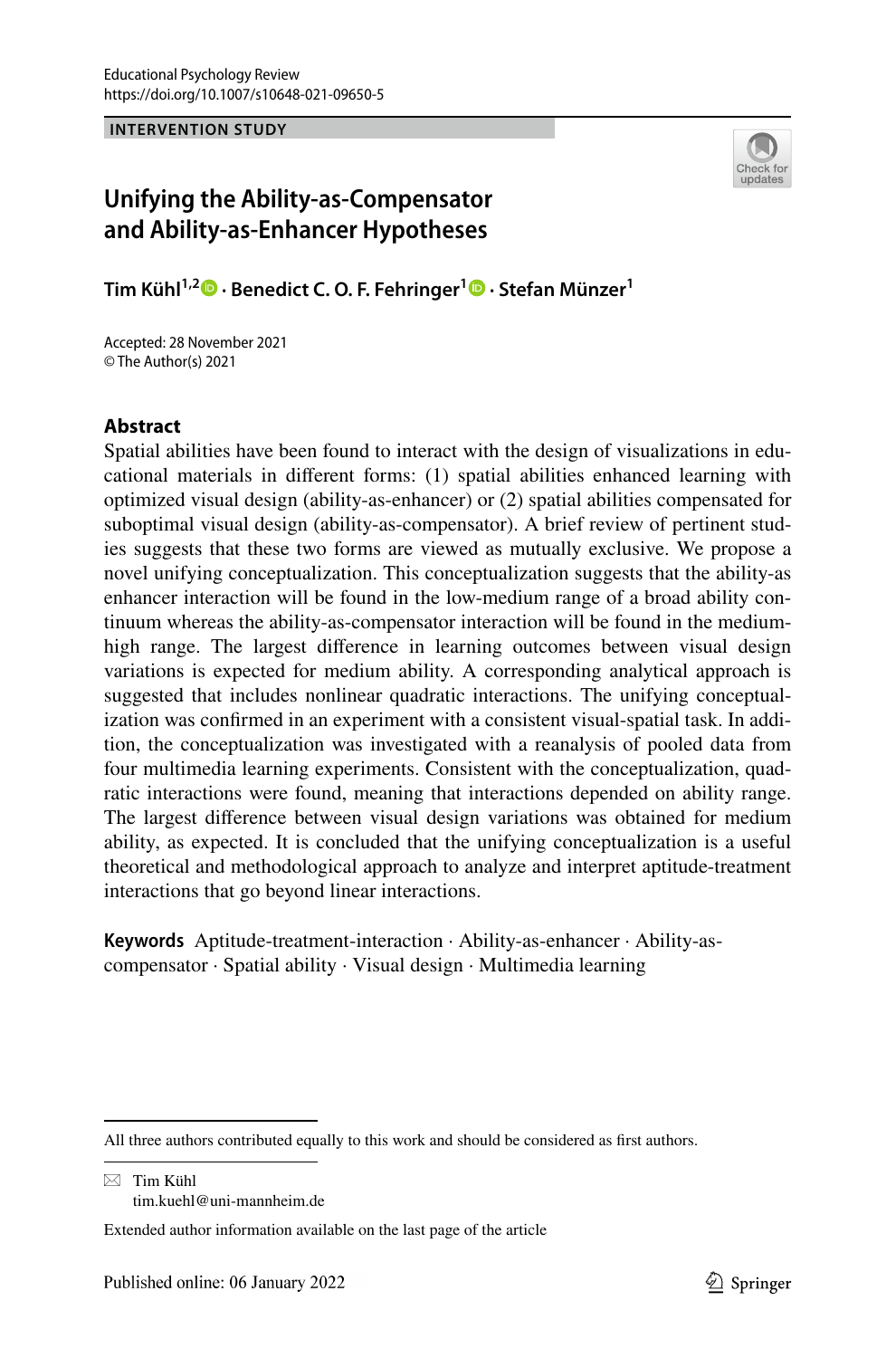# **Introduction**

There is abundant evidence that visualizations can foster learning in educational contexts (cf. Levie & Lentz, [1982;](#page-31-0) Mayer, [2021](#page-31-1)). In processing and understanding visualizations, learners' spatial abilities are involved (cf. Hegarty & Waller, [2005\)](#page-30-0). Correspondingly, substantive correlations between spatial ability measures and learning outcomes for learning with visualizations have been found, suggesting that spatial abilities play an important role in learning with visualizations (for reviews see Hegarty & Kriz, [2008](#page-30-1); Höffler, [2010\)](#page-30-2).

However, spatial abilities do not only correlate with learning outcomes, but they may interact with the design of the visualization, such as animations compared to static pictures or two-dimensional compared to three-dimensional visualizations (cf. Höffler, [2010](#page-30-2)). In this regard, two aptitude (spatial ability)  $\times$  treatment (design of visualization) interaction hypotheses are stated (cf. Mayer & Sims, [1994](#page-31-2)): the ability-as-enhancer hypothesis and the ability-as-compensator hypothesis. According to the ability-as-enhancer hypothesis, a certain amount of spatial ability is necessary to proft from an optimized visualization. This means that the potential benefcial efect of an optimized visualization compared to a suboptimal visualization will not unfold when learners' spatial abilities are low. The ability-as-compensator hypothesis posits that only learners with higher spatial abilities, but not learners with lower spatial abilities can compensate for a suboptimal (e.g., static) visualization, while this compensating efect of spatial abilities is not necessary when learners receive an optimized (e.g., dynamic) visualization.

The ability-as-enhancer and ability-as-compensator hypotheses are viewed as mutually exclusive. In contrast, we assume on a conceptual level that the two forms of the aptitude-treatment interactions are not necessarily exclusive but can be united — by considering them as two ends of an ability continuum. We introduce an analytical approach that corresponds to our conceptualization. We then present an original empirical study and a reanalysis of data from four multimedia learning studies that show frst empirical evidence for the unifying view.

In the following, we will frst provide a brief review concerning the empirical evidence with respect to the diferent roles spatial abilities can play in learning with visualizations, specifcally with respect to the ability-as-enhancer and the ability-ascompensator hypotheses. Thereafter, we will introduce the unifying conceptualization of the two hypotheses.

# **A Brief Review of Empirical Results Concerning the Role of Spatial Ability in Learning with Visualizations**

Visualizations are an important source of information in instructional materials. Visualizations can either be the only source of information or they can be combined with other sources, such as verbal explanations. In multimedia instructions, learners beneft from the combination of visualizations with text compared with learning from text alone (multimedia effect, cf. Levie & Lentz, [1982;](#page-31-0) Mayer, [2021](#page-31-1)), because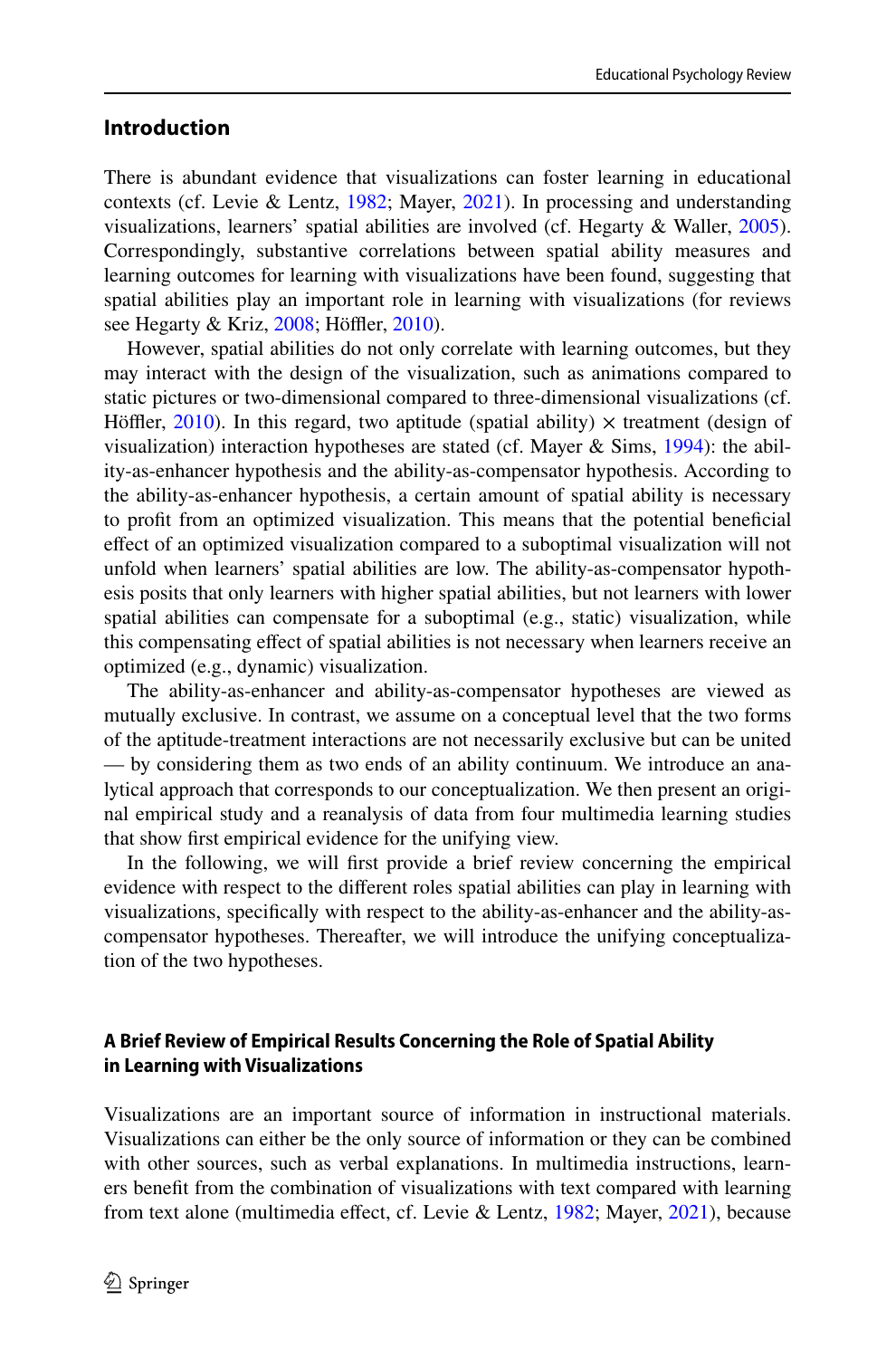visualizations convey information that cannot be easily understood or inferred from text (e.g., Kühl et al.,  $2018$ ; Larkin & Simon, [1987](#page-31-4)). In order to understand and proft from a visualization, the visualization needs to be adequately processed by a learner.

Learners' spatial abilities are involved in processing visualizations. Even though a comprehensive defnition of spatial ability is not available, it is widely agreed on that spatial abilities are related to mentally performing processes such as apprehending, encoding, remembering, or mentally transforming visual-spatial objects (cf. Hegarty & Waller, [2005](#page-30-0); Uttal et al., [2013](#page-32-0)). Spatial abilities are not considered as a unitary construct but consist of a set of related but diferent abilities (cf. Carroll, [1993](#page-29-0); Hegarty & Waller, [2005\)](#page-30-0). On the one hand, there is a factor-analytic tradition that is rooted in intelligence testing. On the other hand, there is a cognitive research tradition, including investigations of the structure and processes of working memory (see Hegarty & Waller, [2005,](#page-30-0) for a review of both traditions). In the factor-analytic tradition, diferent sub-factors of spatial ability have been described. Lohman [\(1988](#page-31-5)) distinguished three spatial factors: (1) "speeded rotation" of simple items, (2) "spatial orientation" (involving perspective change), and (3) "spatial visualization" (referring to complex materials and sequences of transformations). Carroll [\(1993](#page-29-0)) identifed fve main factors based on extensive data sets: (1) "visualization" involving complex and multi-step spatial transformations, (2) "spatial relations" requiring mental rotation with simple fgures under speeded instruction, (3) "closure speed" requiring quick recognition of incomplete fgures, (4) "closure fexibility" involving identifcation of hidden fgures in complex spatial patterns, and (5) "perceptual speed" requiring speeded comparisons of simple fgures. Measures addressing the factor "visualization" (complex materials, multiple transformation steps) measure a rather broad notion of spatial ability.

In the cognitive-processing tradition, measures of working memory (WM) capacity are commonly used as predictors of individual diferences. Such measures can be specifc for diferent codes of information, such as verbal and visual-spatial information — which is for instance accounted for in Baddeley's working memory model (Baddeley, [1986\)](#page-29-1) that distinguishes a phonological loop and a visuo-spatial sketchpad (i.e., visuo-spatial working memory). Measures of visuo-spatial working memory predict performance in visuo-spatial tasks (e.g., Miyake et al., [2001\)](#page-31-6). Individual diferences in mental spatial processing, to which we refer with the broad term of spatial ability in the following, can be addressed with measures both from the factoranalytic tradition as well as from the cognitive-processing tradition (cf. Hegarty & Waller, [2005](#page-30-0)).

Spatial abilities play a crucial role in many domains in which the understanding of visualizations is important, such as in STEM domains (science, technology, engineering, and mathematics), in architecture, or in geography. Accordingly, studies have repeatedly demonstrated that individual diferences in spatial abilities play a decisive role as a predictor of learning success with visualizations, for instance, in STEM domains (Allen et al., [2019;](#page-29-2) Wai et al., [2009](#page-32-1)), in medical training (Cohen & Hegarty, [2007](#page-30-3); Garg et al., [1999;](#page-30-4) Keehner et al., [2006](#page-30-5)), or in route and layout learning about large-scale spaces from virtual environments and videos (Münzer & Stahl, [2011](#page-31-7); Münzer & Zadeh, [2016](#page-31-8); Hegarty et al., [2006;](#page-30-6) Waller, [2000](#page-32-2)).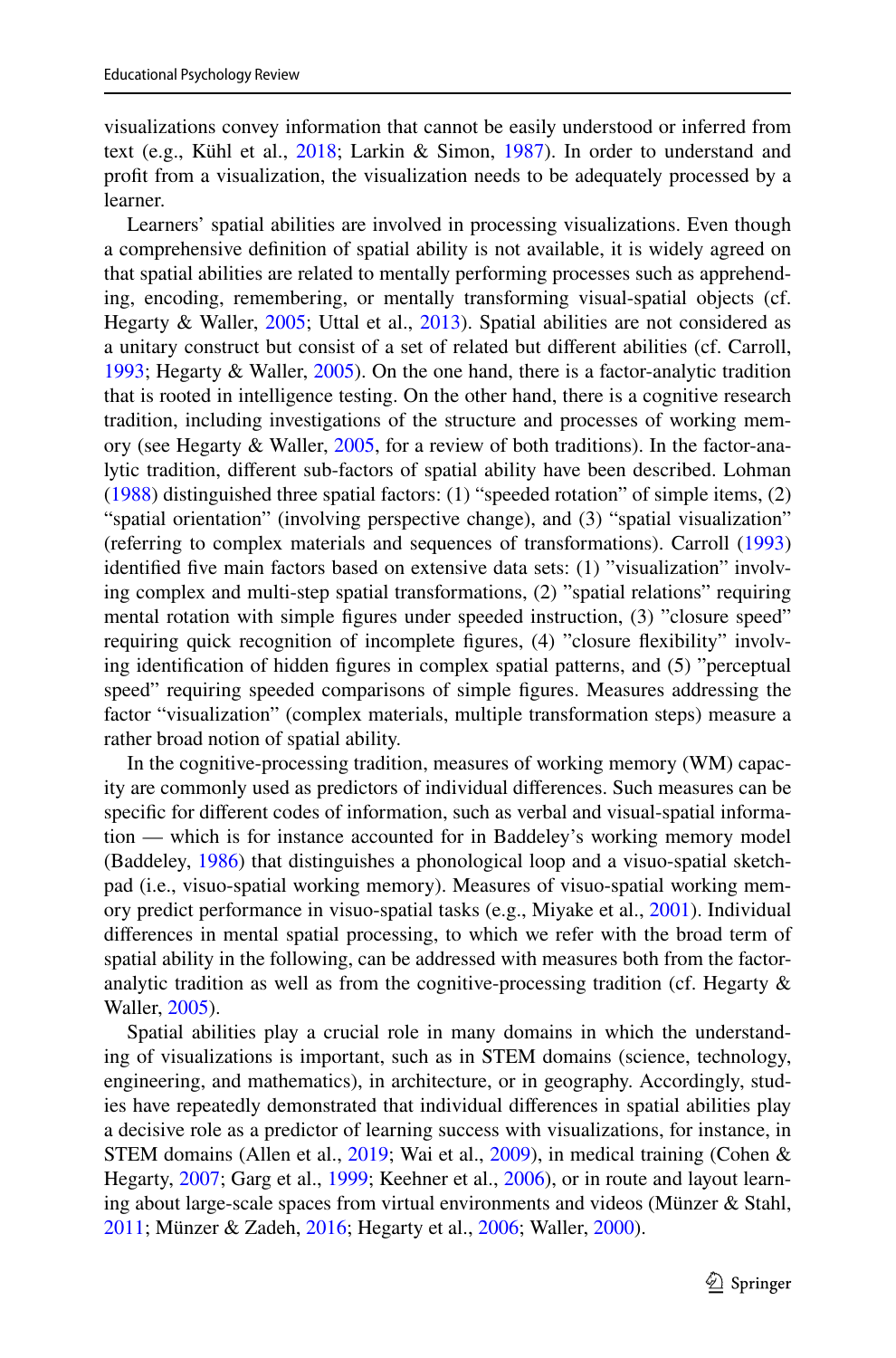Visualizations may demand higher or lower cognitive engagement in mental spatial processing, depending on their design. For instance, static pictures often — but not necessarily always — require inferring spatial transformations mentally, whereas dynamic visualizations (animations) can show spatial transformations explicitly. In such cases, dynamic visualizations compared to static visualizations may facilitate spatial understanding because the external presentation can support otherwise efortful mental visual-spatial processing (supplantation, Salomon, [1994;](#page-32-3) facilitation function, Schnotz & Rasch, [2005](#page-32-4)). Under such circumstances, the dynamic visualization may be considered as the optimized visualization and the static visualization as the suboptimal visualization. However, it should be noted that dynamic visualizations cannot not automatically be considered as the optimized and the static visualization as the suboptimal design; rather, which visualization format can be considered as the optimized one, and which as the suboptimal one, depends on the processes that dynamic and static visualizations require and support, respectively (Ploetzner et al., [2020\)](#page-31-9).

Höffler [\(2010\)](#page-30-2) reviewed the role of spatial abilities in multimedia learning with visualizations, considering 27 experiments from 19 primary studies published between 1994 and 2009. The meta-analytic review suggested a general advantage of higher spatial ability learners over lower-ability learners. Moreover, in this review, the potentially moderating role of spatial abilities in learning with diferent visualization formats was investigated. It was found that learners with lower spatial ability profted from dynamic visualizations (animations) compared to static visualizations, whereas diferences between dynamic and static visualizations were less pronounced for learners with higher spatial ability. These results are in line with the ability-as-compensator hypothesis (Höffler, [2010](#page-30-2)). It should be noted though that in fve of the reviewed studies, no signifcant interaction between spatial ability and treatment condition was found (Hannafn et al., [2008;](#page-30-7) Hegarty et al., [2003](#page-30-8); Massa & Mayer, [2006;](#page-31-10) Wender & Muehlboeck, [2003;](#page-32-5) Westerman, [1997](#page-32-6)), and that in four primary studies the ability-as-enhancer interaction was actually obtained (Diaz & Sims, [2003](#page-30-9); Huk, [2006;](#page-30-10) Huk & Steinke, [2007;](#page-30-11) Mayer & Sims, [1994\)](#page-31-2).

More recent studies not yet included in this meta-analytic review have been similarly inconclusive. On the one hand, several studies found empirical evidence that is consistent with the ability-as-compensator hypothesis. In these studies, empirical evidence was observed (on at least one learning outcome measure) that animations compared to static pictures supported especially individuals with lower spatial abilities in multimedia learning, but not with higher spatial abilities (e.g., Kühl et al., [2018b](#page-31-11); Barrett & Hegarty, [2016](#page-29-3); Berney et al., [2015](#page-29-4); Bogomolova et al., [2020;](#page-29-5) de Back et al., [2020](#page-30-12); Höffler & Leutner, [2011;](#page-30-13) Lee & Wong, [2014](#page-31-12); Sanchez & Wiley, [2014](#page-32-7)). Similarly, in studies examining spatial transformations needed for the understanding of three-dimensional spatial structures from two-dimensional visualizations, empirical evidence was found that students' performances were less dependent on the respective spatial ability if animations of the spatial transformation were shown, compared to static pictures (Münzer, [2012](#page-31-13), [2015](#page-31-14)). In these studies, the visualizations were not accompanied by text. The visual designs and the corresponding spatial ability tests focused on only one selected spatial transformation process.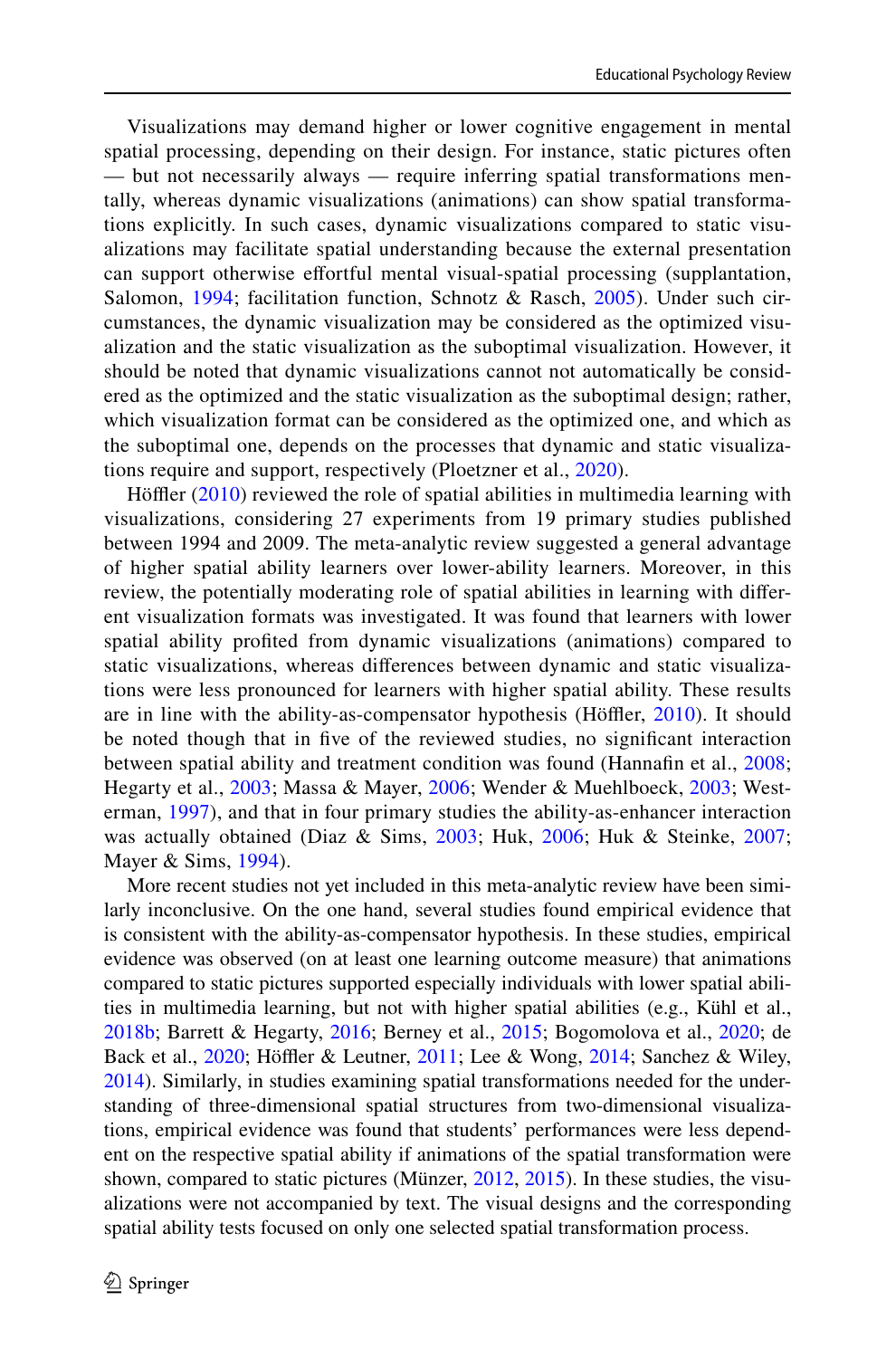On the other hand, there were also at least two studies where the pattern of results corresponded to the ability-as-enhancer interaction (on at least one learning outcome measure). In one study about spatial anatomy comprehension, particularly participants with higher spatial abilities profted from the sequence "frst static, then dynamic visualizations" compared to the sequence "frst dynamic, then static visualizations," but not participants with lower spatial abilities (Wu et al., [2013](#page-32-8)). In another study in the domain knot tying (de Koning et al., [2019\)](#page-30-14), only students with higher spatial abilities performed better when they received a dynamic visualization compared to a static visualization, while students with low spatial abilities performed equally well when receiving a dynamic compared to a static visualization. In the frst study by Wu et al. ([2013\)](#page-32-8), the visualizations were accompanied by text, whereas the visualizations in the study by de Koning et al.  $(2019)$  $(2019)$  were not accompanied by text.

With the meta-analytic review by Höffler  $(2010)$  $(2010)$ , there were also studies that explicitly investigated the interaction between spatial ability and static compared to dynamic visualizations, but observed no interaction (Kühl et al., [2011b](#page-31-15); Brucker et al., [2014](#page-29-6); Chen et al., [2015](#page-29-7); Imhof et al., [2011](#page-30-15); Imhof et al., [2012;](#page-30-16) Wang & Tseng, [2020](#page-32-9)). It should also be noted that in several studies, it was not reported (since it was not in the focus of the research questions) whether an interaction between spatial abilities and type of visualization was observable (e.g., Kühl et al., [2011a;](#page-31-16) Kühl et al., [2012;](#page-31-17) Kühl et al., [2018a](#page-31-3); Kühl & Münzer, [2019;](#page-31-18) Castro-Alonso et al., [2014;](#page-29-8) Castro-Alonso et al., [2018](#page-29-9); Garland & Sanchez, [2013](#page-30-17); Paik & Schraw, [2013;](#page-31-19) Stebner et al., [2017](#page-32-10)).

Summing up, the empirical evidence regarding the interplay of spatial abilities in learning with diferent visualization formats is mixed. It seems far from obvious why one would predict either an ability-as-compensator or an ability-as-enhancer-interaction. In current research, the two hypotheses are viewed as mutually exclusive.

### **A Unifying Conceptualization of the Ability‑as‑Enhancer and Ability‑as‑Compensator Hypotheses**

We argue that the two hypotheses are not necessarily mutually exclusive, but propose a unifying conceptualization of the ability-as-enhancer and the ability-as-compensator hypotheses as two diferent interaction forms (Fig. [1](#page-5-0)): These two diferent forms of interaction will be found if comparisons are made between diferent points of the ability continuum. At the point of *low ability*, the potential of an optimized visualization might not unfold, because learners lack resources to proft from an optimized visualization. If the level of ability, however, is appropriate relative to task demands such that attempts to perform the task *can* be successful (*medium ability*), then the optimized visualization might have the intended supportive efect. The ability-as-enhancer interaction would result from the comparison between these two ability points (i.e., between low and medium ability). That is, an ability-as-enhancer interaction will be obtained if low-ability learners are compared with medium-ability learners.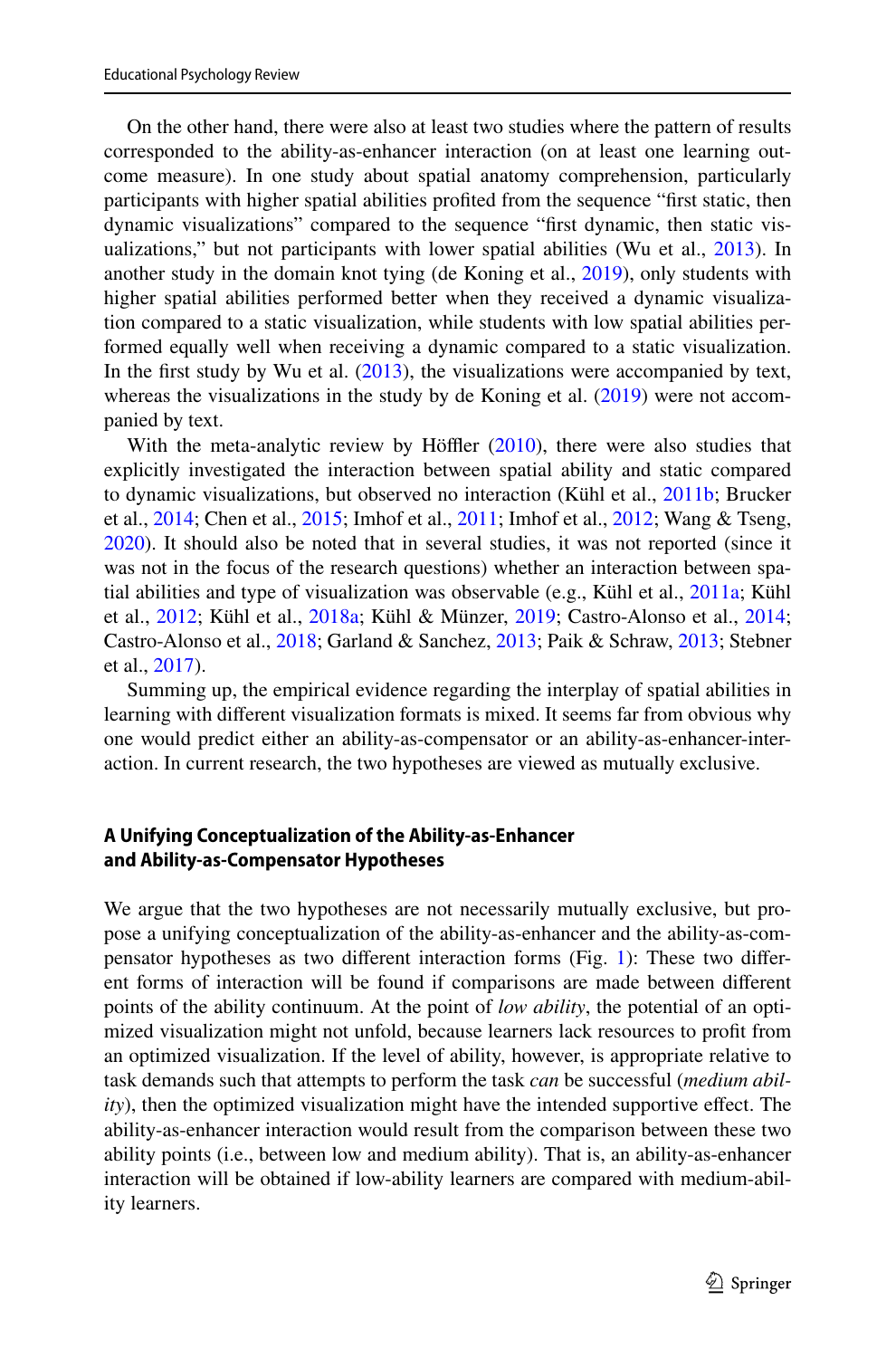

<span id="page-5-0"></span>**Fig. 1** Illustrations of the conceptualization of the ability-as-enhancer and the ability-as-compensator aptitude-treatment-interaction depending on ability level (low, medium, high), considering a broad range of ability relative to the task demand. The conceptualization may be refected in diferent actual forms of regression lines (**a**–**e**), but all forms represent the same principle, the unifying conceptualization. The ability-as-enhancer interaction would result from comparing the low-to-medium ability range; the abilityas-compensator interaction would result from comparing the medium-to-high ability range

The medium-ability learners, in contrast to the low-ability learners, can make use of the optimized design to perform successfully. Ability is thus thought to function as an enhancer given the optimized visualization. Thereby, the regression line for the relation between ability and performance is steeper for the optimized visualization compared to the suboptimal visualization. In our illustrations of the conceptualization provided in Fig. [1,](#page-5-0) this comparison can be found between the "low" and the "medium" ability levels. For all illustrated forms of the unifying conceptualization depicted in Fig.  $1a-e$ , it is true that the regression line for the optimized visual design is steeper than the regression line for the suboptimal visual design between the low and medium ability levels. This refects the abilityas-enhancer interaction.

If the ability increases more (*high ability*), then a learner may have appropriate mental resources available to perform successfully, may the visual design be optimized or not. The ability-as-compensator hypothesis will be obtained if high-ability learners are compared with medium-ability learners. Here, the comparison includes learners who perform well regardless of the design (high ability) and learners for whom the optimized design is supportive (medium ability).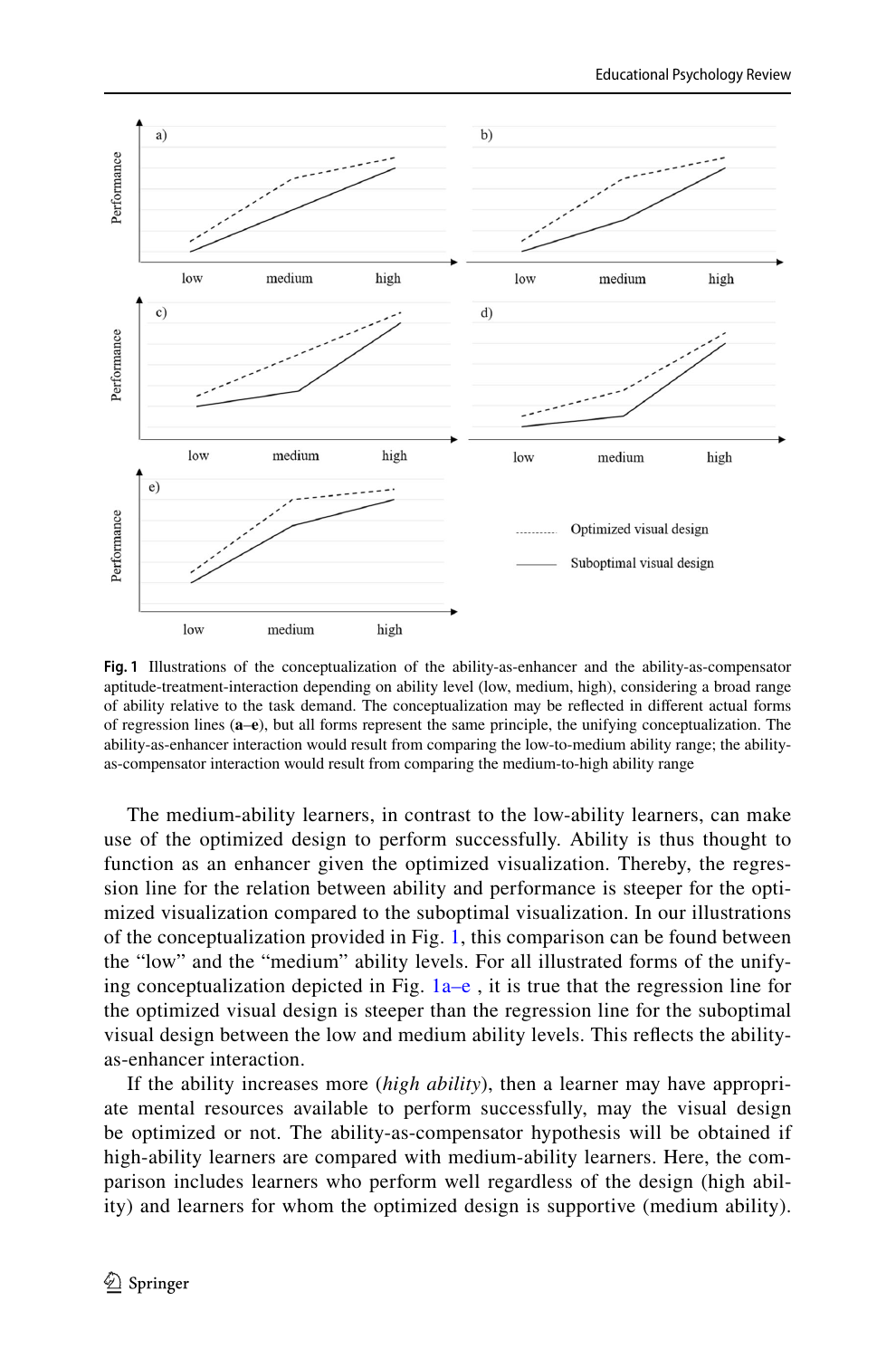In particular, high-ability learners perform the task well also in the suboptimal design variant, in contrast to the medium-ability learners who experience difficulties with the suboptimal design. High ability is thus considered to be compensating for the suboptimal design. Thereby, the regression line for the relation between ability and performance is fatter for the optimized visualization compared to the suboptimal visualization. In our illustrations of the conceptualization shown in Fig. [1,](#page-5-0) this comparison can be found between the "medium" and the "high" ability levels. For all illustrated forms of the unifying conceptualization depicted in Fig.  $1a-e$ , it is true that the regression line for the optimized visual design is fatter than the regression line for the suboptimal visual design between medium and high ability levels. This refects the ability-as-compensator interaction.

To conclude, the two diferent forms of the aptitude-treatment interaction between spatial ability and visual design are not mutually exclusive but can be united. The present conceptualization integrates the at frst-glance exclusive ability-as-enhancer and ability-as-compensator hypotheses into one superordinate model. The unifying conceptualization implies that a diference between an optimized design and a suboptimal design would be most pronounced for medium-ability learners, but less accentuated for low-ability or high-ability learners.

#### **Analytical Approach for the Unifying Conceptualization**

The unifying conceptualization is refected in a corresponding analytical approach. The regression model treats the aptitude variable as a continuous predictor (our ver-bal descriptions and the illustrations in Figure [1](#page-5-0) refer to low, medium, and high ability ranges for illustrative purposes only). The challenge is to defne one single model that is able to cover all corresponding regression lines. Without violation of the underlying principle of the conceptualization, the regressions of the suboptimal and optimized ability design can be linear, u-shaped, or inverted u-shaped in diferent combinations (see Fig. [1\)](#page-5-0). The regression model to cover a linear regression line for the suboptimal visual design and an inverted u-shaped optimized visual design regression line (Fig. [1a](#page-5-0)) should contain a dummy variable coding "suboptimal" as "0" and "optimized" as "1" as well as a quadratic interaction term:

<span id="page-6-0"></span>perf = 
$$
b_0 + b_1
$$
abi +  $b_2$ dumOpt +  $b_3$ abi × dumOpt +  $b_4$ (abi × dumOpt)<sup>2</sup> (1)

with "perf" indicating performance, "abi" ability, "dumOpt" the dummy variable, and  $b_i$  the regression weights. In this case,  $b_1$  would indicate the slope of the suboptimal linear regression. Since the interaction term itself is not linear (there is a positive interaction from low to medium and a negative interaction form medium to high), the interaction has an inverted u-shaped progression, and this should be indicated by a negative  $b_4$  coefficient.

In the case of a linear progression with the optimized visual design and a u-shaped progression with the suboptimal visual design (Fig. [1c](#page-5-0)), the dummy variable should be reverse coded with "0" indicating "optimized" and "1" indication "suboptimal":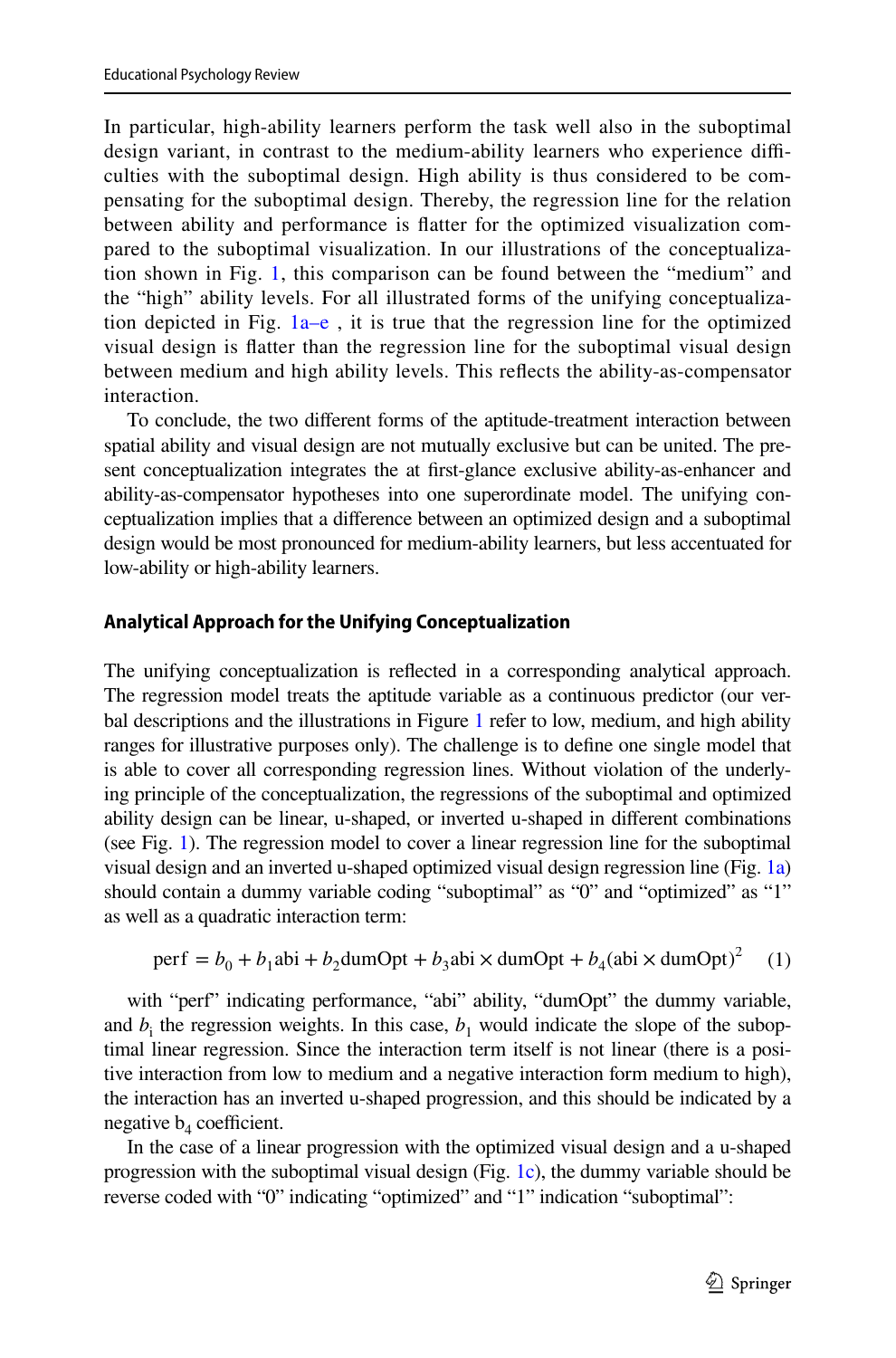<span id="page-7-0"></span>perf =  $b_0 + b_1$ abi +  $b_2$ dumSub +  $b_3$ abi × dumSub +  $b_4$ (abi × dumSub)<sup>2</sup> (2)

In contrast to the previous case,  $b_4$  should be positive indicating a u-shaped interaction (a negative interaction from low to medium and a positive interaction from medium to high).

However, the three other cases (Fig. [1b–e\)](#page-5-0) could not be covered with this multiple regression equation as in these cases both (suboptimal and optimized) conditions have non-linear progression lines. To solve this issue, it was decided to include two dummy variables in the regression equation, one indicating the optimized visual design (as dumOpt, see Eq. [1\)](#page-6-0) and one indicating the suboptimal visual design (as dumSub, see Eq. [2\)](#page-7-0):

perf = 
$$
b_0 + b_1
$$
abi +  $b_{21}$ dumOpt +  $b_{22}$ dumSub +  $b_{31}$ abi × dumOpt+  
\n $b_{32}$ abi × dumSub +  $b_{41}$ (abi × dumOpt)<sup>2</sup> +  $b_{42}$ (abi × dumSub)<sup>2</sup> (3)

Since dumOpt and dumSub are perfectly colinear, the coefficients  $b_{21}$  and  $b_{22}$  as well as  $b_{31}$  and  $b_{32}$  are redundant. Therefore, one of each pair can be removed from Eq. [3](#page-7-1). Note that the quadratic terms express the non-linear regression specifc for each visual design and they are, therefore, not redundant. After removing (arbitrarily) the  $b_{22}$  and  $b_{32}$  terms, the final multiple regression model results:

<span id="page-7-2"></span><span id="page-7-1"></span>perf = 
$$
b_0 + b_1 \text{abi} + b_2 \text{dumOpt} + b_3 \text{abi} \times \text{dumOpt} +
$$
  
\n $b_{41}(\text{abi} \times \text{dumOpt})^2 + b_{42}(\text{abi} \times \text{dumSub})^2$  (4)

The relevant regression coefficients are  $b_{41}$  and  $b_{42}$  indicating the specific pro-gression of the regression lines presented in Fig. [1:](#page-5-0) (a)  $b_{41} < 0$  and  $b_{42} = 0$ ; (b)  $b_{41} <$ 0 and  $b_{42} > 0$ ; (c)  $b_{41} = 0$  and  $b_{42} > 0$ ; (d)  $b_{42} > b_{41} > 0$ ; (e)  $b_{41} < b_{42} < 0$ . However, these fve diferent combinations of the two visual design regression lines all correspond to the same underlying principle of the unifying conceptualization and can be summarized by the simple hypothesis " $b_{42} > b_{41}$ " indicating a higher benefit from the optimized visual design than from the suboptimal visual design in the medium ability range compared to the low and high ability range.

#### **The Present Study: Aims and Research Questions**

The aim of the present study is to empirically substantiate the theoretical conceptualization of a unifying view of the ability-as-compensator and the ability-asenhancer hypotheses. Therefore, an experiment (Study 1) was conducted as well as data from a larger research project with four experiments were reanalyzed (Study 2).

Study 1 focused on performing a specifc spatial task with static and dynamic visual designs. The task requires to mentally integrate symbolic information in a spatial structure. This task resembles a basic spatial process in learning about complex spatial structures from visualizations with diferent zoom levels. The variation of visual design was realized using a within-subjects experimental design. For this task, the dynamic visual design can be considered as the optimized and the static visual design as the suboptimal visual design (for more details, see the "Study 1: Experimental Approach" section). No additional text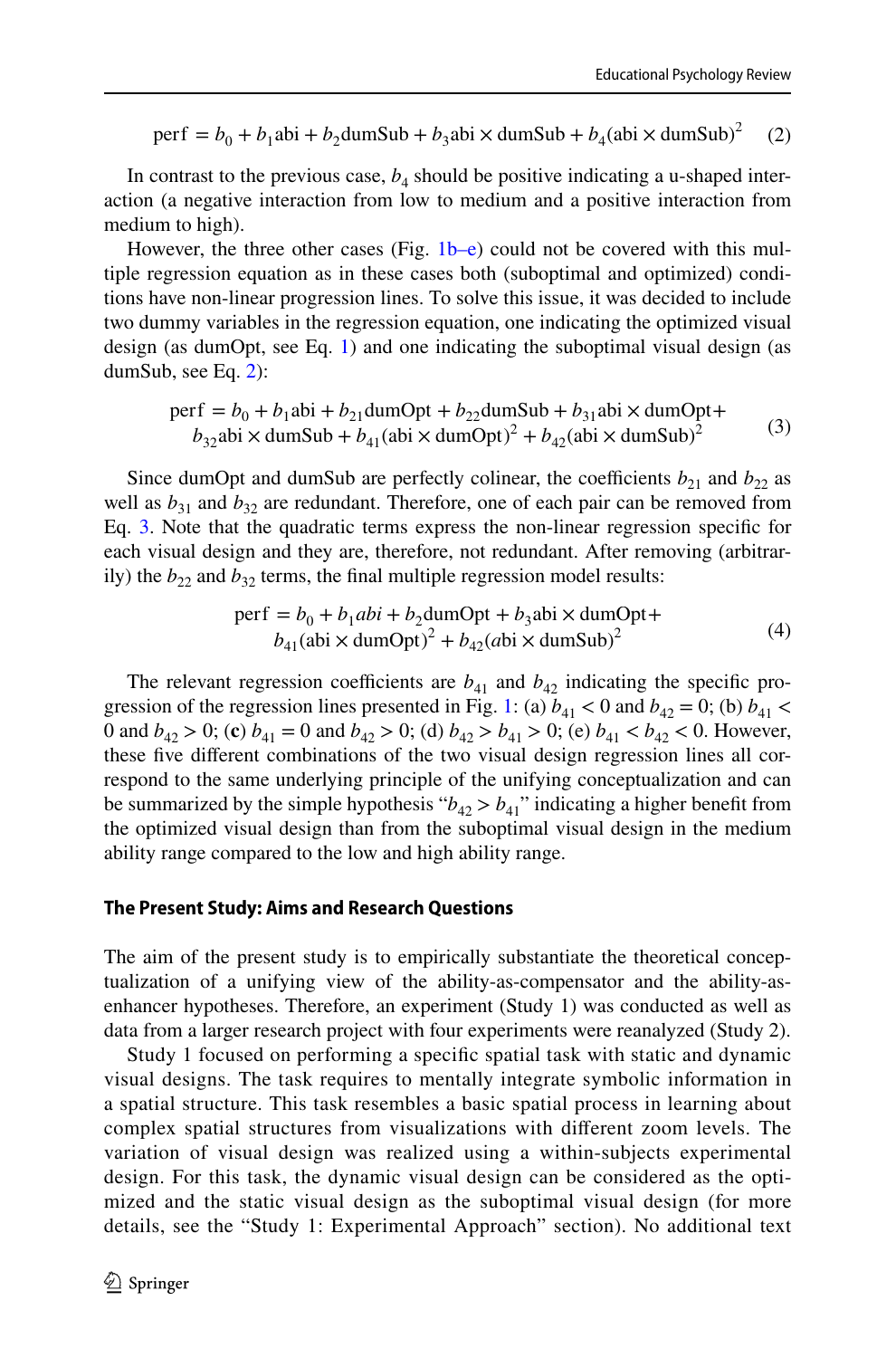accompanied the visualizations. A measure of spatial ability was selected that is rooted in the cognitive-processing tradition and measures the capacity of visual-spatial working memory (VSWM). This measure requires to integrate spatial information and varies the amount of to-be-rehearsed information in VSWM as a span measure. These features match mental processes of the experimental task. This experiment was thus designed to study the interactions between spatial ability and visual design variants in a focused and controlled way.

However, the advantage of high internal validity of the experiment might come along with lower ecological validity for learning about more complex, meaningful phenomena. Therefore, we reanalyzed in Study 2 pooled data from four published experiments with the same multimedia learning materials and examined whether the proposed unifying conceptualization would also be observable in multimedia learning with meaningful learning materials. The four experiments had been conducted in the context of a larger research project on learning with static and dynamic visual designs, at which the dynamic visual design can be considered as the optimized visual design (for more details, see the "Study 2: Reanalysis of Four Multimedia Experiments" section). In all of the experiments, multimedia learning materials consisting of a visualization and written text were presented, and in all of the experiments, the same variation of visual design (static picture vs. animation) was realized. Spatial ability was measured with the same ability test in all four experiments. This ability test is rooted in the factor-analytic tradition and measures the broad spatial factor of visualization. The measure is most commonly used in multimedia learning experiments (cf. Höffler,  $2010$ ). The data were collected in laboratory setting as well as school settings. The reanalysis thus contributes to examining the ecological validity of the unifying conceptualization.

The main hypothesis for the experiment as well as the reanalysis of the existing multimedia learning data addressed the unifying conceptualization of the ability-as-enhancer and -compensator hypotheses: The regression lines refecting the relation between ability and task performance will not only difer for the suboptimal (here: static) visual design and the optimized (here: dynamic) visual design, but also change as a function of ability. In particular, the regression line for the optimized dynamic design will be steeper than the regression line for the suboptimal static design in the low-to-medium ability range, whereas in the medium-to-high ability range, the regression will be fatter for the dynamic compared to the static design. As a consequence, the largest diference between suboptimal static design and optimized dynamic design will be found for medium ability. If learners' spatial abilities are low, then their attempts to perform the task might not be very efective, regardless of the design of the visualization. If learners' spatial abilities are in a medium range, then their attempts to perform the task will be supported through the optimized, dynamic visual design, compared with the static design. A consideration of learners in the low-medium ability range would thus result in an ability-as-enhancer interaction. If learners' spatial abilities are high, then performing the task will be successful, regardless of the design of the visualization. Thus, a consideration of learners in the medium-high ability range would result in an ability-as-compensator interaction.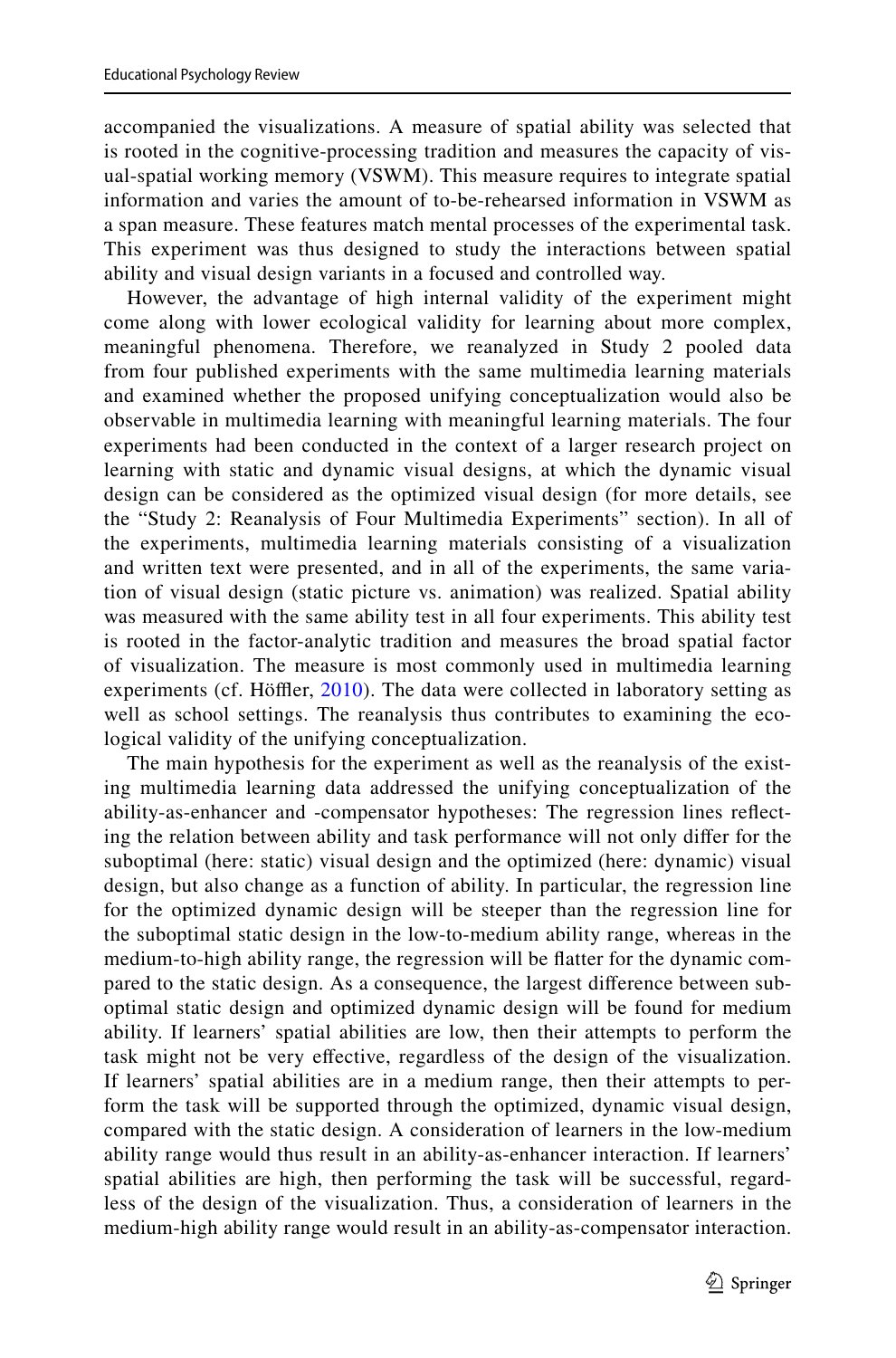# **Study 1: Experimental Approach**

The goal of this experiment is to examine the aptitude-treatment interaction between spatial ability and static versus dynamic visual designs with a visualspatial task. This task is termed mental integration task. It requires to link symbolic detail information with spatial locations, as well as to memorize and to integrate these combinations in a simple spatial structure. The mental integration task is thought to refect common visual-spatial processes when learning about spatial structures required in domains such as anatomy, mechanical systems, architecture, or geography. Information obtained from two-dimensional visualizations of complex spatial structures depends on the zoom level. If the zoom level is adjusted such that details can be viewed, then the overall structure is not visible at the same time. If the zoom level is adjusted such that the overall structure can be overviewed, then the details are not visible. Thus, a learner has to mentally integrate detail-location combinations in order to know about the details at particular spatial locations.

The dynamic variant of the present mental integration task supports the formation of the link between the detail information and its location through an animation. In the static variant, the link has to be formed mentally from two separate static pictures. Thus, the dynamic visual design is considered to be the optimized visualization, and the static visualization as the suboptimal visualization. In both variants of the task, learners have to maintain a varying number of such links in integrated form. The integration is particularly important because memory is tested with regard to the integrated form in the mental integration task (see the "Method" section of Study 1 for details).

Corresponding to the mental integration task, the capacity of visual-spatial working memory (VSWM) is the spatial ability measure in the experimental study. VSWM functioning and capacity is considered an important and central facet of spatial ability (Hegarty et al., [2006](#page-30-6); Hegarty & Waller, [2005](#page-30-0); Miyake et al., [2001](#page-31-6)). More specifcally, VSWM has been appraised as a key factor in learning about spatial confgurations and structures, because diferent parts of the confguration have to be maintained and mentally integrated (Münzer, [2012;](#page-31-13) Hegarty et al., [2006\)](#page-30-6). Accordingly, the present measure of VSWM capacity requires to imagine putting subsequently presented symbols (consecutive letters of the alphabet) into adjacent cells of an imagined spatial matrix. The separately presented pieces of information form an integrated, meandering sequence through the matrix. In previous studies with samples drawn from the same student population, this measure of VSWM capacity showed a wide range of individual diferences (Münzer, [2012;](#page-31-13) Münzer et al., [2018\)](#page-31-20). In a previous study, this measure of VSWM capacity was related to the static variant of the mental integration task with  $r = .40$  (Münzer et al., [2018](#page-31-20)). Furthermore, this measure of VSWM capacity predicted spatial layout learning from direct navigation experience in a real environment (Münzer et al., [2012\)](#page-31-21).

The items of the mental integration task vary with respect to the number of tobe-integrated detail-location-combinations in order to provide some fuctuation in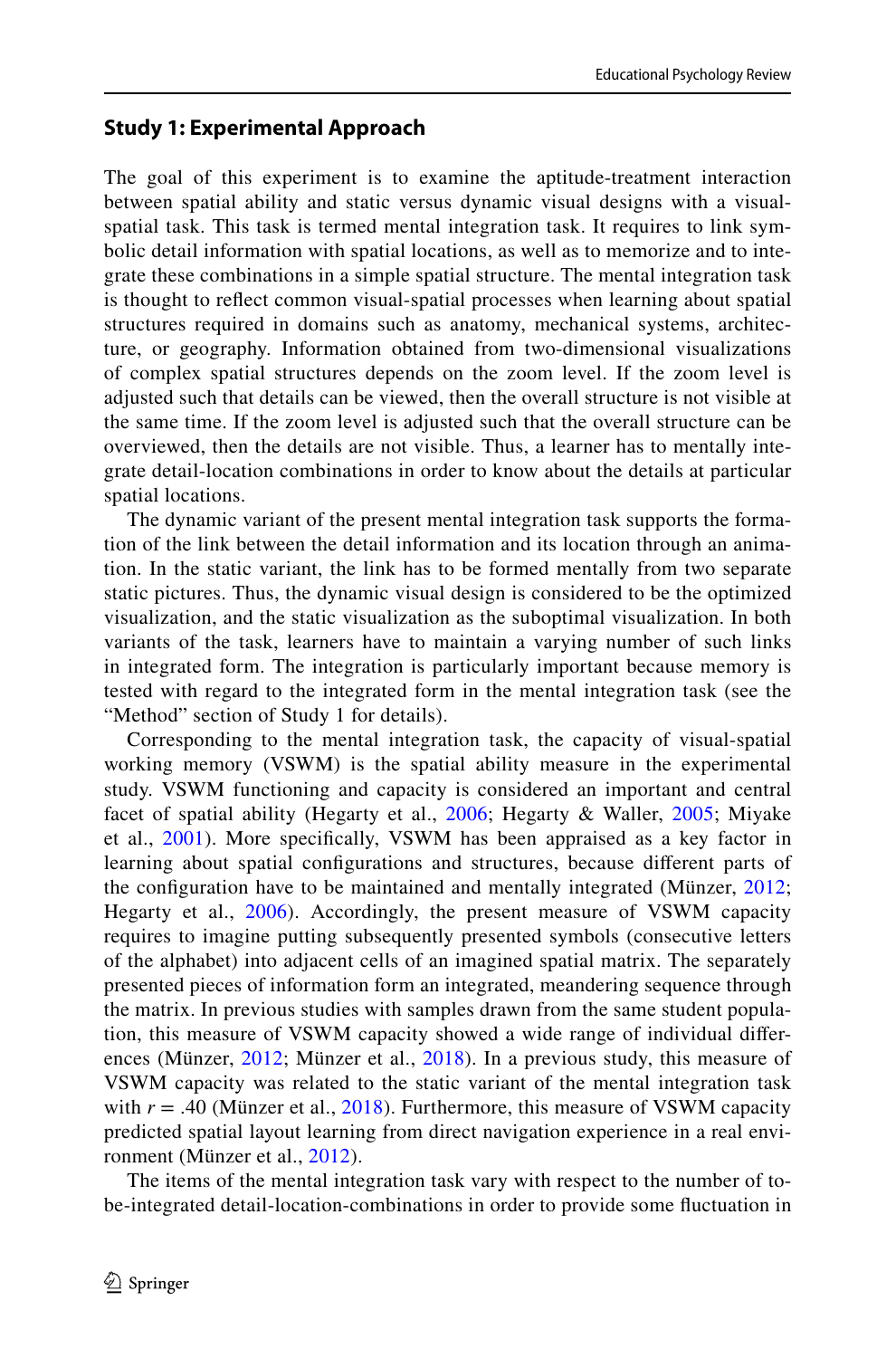

**Fig. 2** Mental pathway span task with an illustration of a possible path of adjacent cells through the 5×5 matrix to be imagined and memorized. The starting cell was always the same cell (second row, second column from top-left). The shown example would represent the easiest level (span  $= 5$ ). Participants were tested up to a span of 13

<span id="page-10-0"></span>demands between items. However, all items require the same mental processes. Performance in the mental integration task is ultimately indicated by the mean accuracy across all presented items.

#### **Method**

#### **Participants**

All participants  $(N = 79)$  were students of a German University. They received course credit for their participation. Two participants were excluded because they were not able to solve the easiest level of the measure of VSWM capacity (the mental pathway span task, see below). The final sample consisted of  $N = 77$  (57 female, 20 male) participants. Their mean age was  $M = 21.51$  years (SD = 2.38 years) and ranged from 18 to 32 years.

#### **Materials**

The capacity of visual-spatial working memory was measured by means of a mental pathway span task, a variant of the Brooks task (Brooks, [1967](#page-29-10); Quinn & Ralston, [1986](#page-32-11)) with computer-based administration. The task required the mental imagination of an empty  $5 \times 5$  matrix. Participants listened to a sequence of verbal-auditory assignments via headphones. These assignments described a path of adjacent cells through the imagined matrix (Fig. [2](#page-10-0)). The indicated cells should mentally be flled with characters in alphabetical order, with the start-cell always located in the second column, second row (from top-left) containing an "A." The assignments thus instructed participants to imagine putting the characters in adjacent cells of the matrix (e.g., "in the cell to the left put a 'B'"; "in the cell above put a 'C'"). After the description of the path, participants clicked the filled cells on a  $5 \times 5$  matrix shown on the computer screen. (The particular letters themselves did not play a particular role in the task and had not to be memorized, because they followed the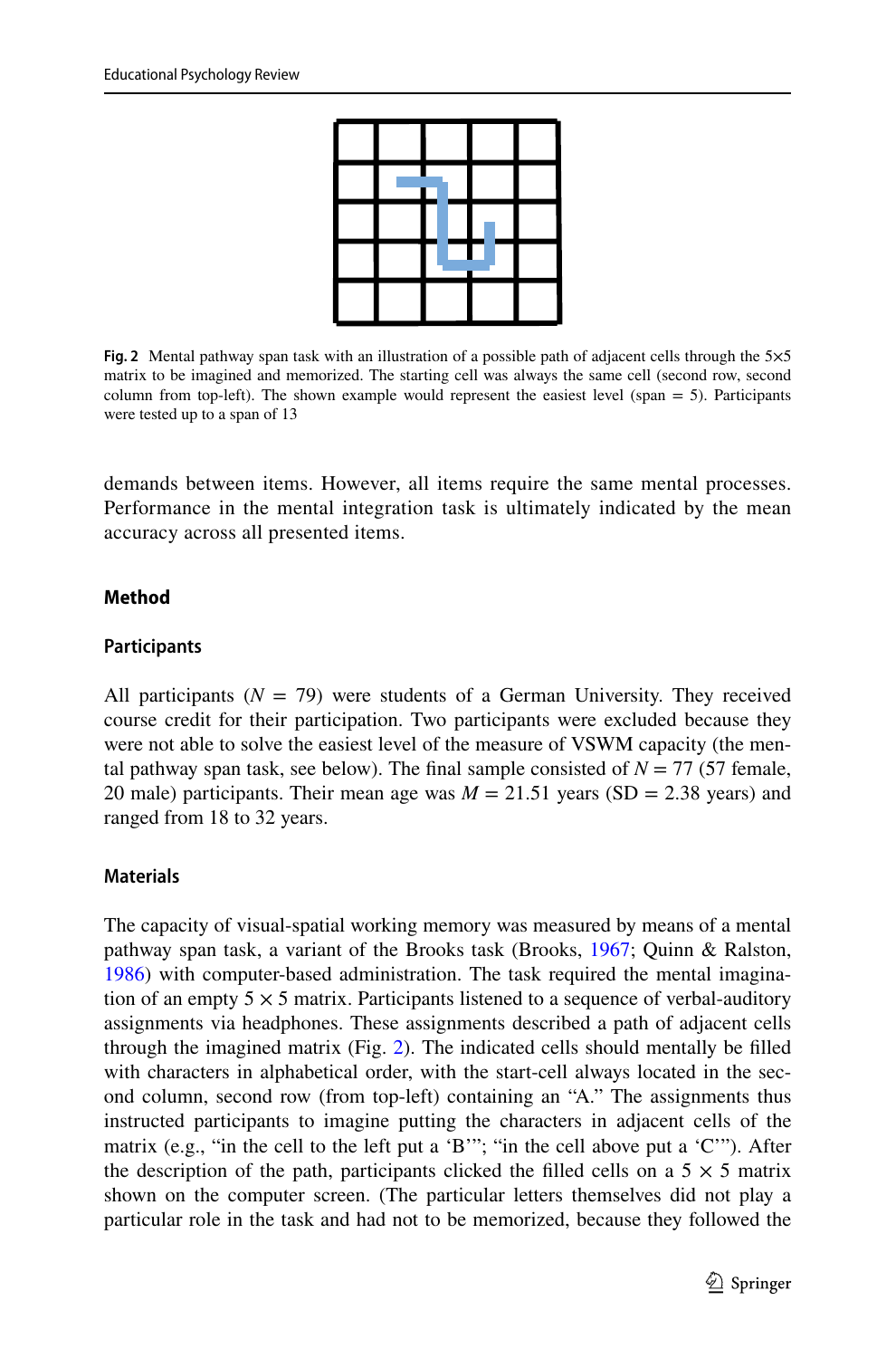alphabetical order.) The number of assignments to be imagined ("span level") varied between fve and 13 (maximum level). The present task does not change the size of the matrix, but only the length of the sequence (in contrast to variants used by Bosco et al., [2004,](#page-29-11) and Vecchi & Cornoldi, [1999](#page-32-12)). For each span level, there were three trials. The test started with a span level of eight, corresponding to average performance found in previous studies (Münzer, [2012](#page-31-13)). If at least two out of three trials of a level were correct, then the level was increased. If only one trial out of three trials was correct, the level was decreased. The test terminated if none of the three trials of the level was correct. Particular span levels were only tested once. That means if someone failed in a specifc level or was successful, this participant would not repeat this level again. This adaptive procedure aimed at fnding the participant's highest span level that she/he could achieve, starting with the level corresponding to average performance. The mental pathway span of a particular participant corresponds to the level in which at least two out of three paths were correctly remembered.

In the mental integration task, participants were asked to mentally integrate a series of detail and location information pieces within a larger spatial structure. The spatial structure had the simple form of a  $3 \times 3$  matrix, with each cell representing a room. Within a room, a symbol could be found on a wall (Fig.  $3a$ ). These symbols were not visible when looking at the  $3 \times 3$  matrix structure. The combination of a certain location (a cell in the matrix) and the detail information to be found there (the symbol on the wall) was provided as two separate static pictures (static visual design condition) or as an animation (dynamic visual design condition). In the static visual design condition, the cell was indicated in the matrix by a red square and the symbol was shown separately (Fig.  $3a$ ). In the dynamic visual design condition, an animation showed a continuous zoom starting from an "aerial" view on the  $3 \times 3$ matrix, then focusing on the location cell and fnally "fying" into the cell to view the wall with the symbol on it. The animation thus started with the "location" picture and ended with the "detail" picture of the static version. It linked them with continuous zoom and camera movement. One item consisted of two to fve such location-symbol combinations. These were shown subsequently in the study phase. Participants were asked to memorize all locations with their corresponding detail information. After the study phase of a trial, a test picture appeared which showed an integrated partial structure (part of the matrix) with visible symbols. This partial structure (Fig. [3b\)](#page-12-0) always consisted of three adjacent cells (rooms) and contained two of the locations and symbols presented in the study phase. In addition, four alternative pictures showed diferent possible positions of the partial structure within the complete structure (matrix). Only one of the four alternatives matched simultaneously all the location-detail information presented in the study phase. Participants indicated as accurately and quickly as possible which of the four alternatives was the position of the partial structure within the overall structure. Static and dynamic conditions were blocked. In each visual design condition (static, dynamic) and for each span length (2, 3, 4, 5), there were eight items, resulting in 32 ( $4 \times 8$ ) items per visual design condition. Participants thus received a block of 32 static tasks and a block of 32 dynamic tasks. The order of these blocks varied between participants. Within a visual design condition, items were randomized. The presentation was system-controlled. Participants were not able to stop or repeat the presentation. The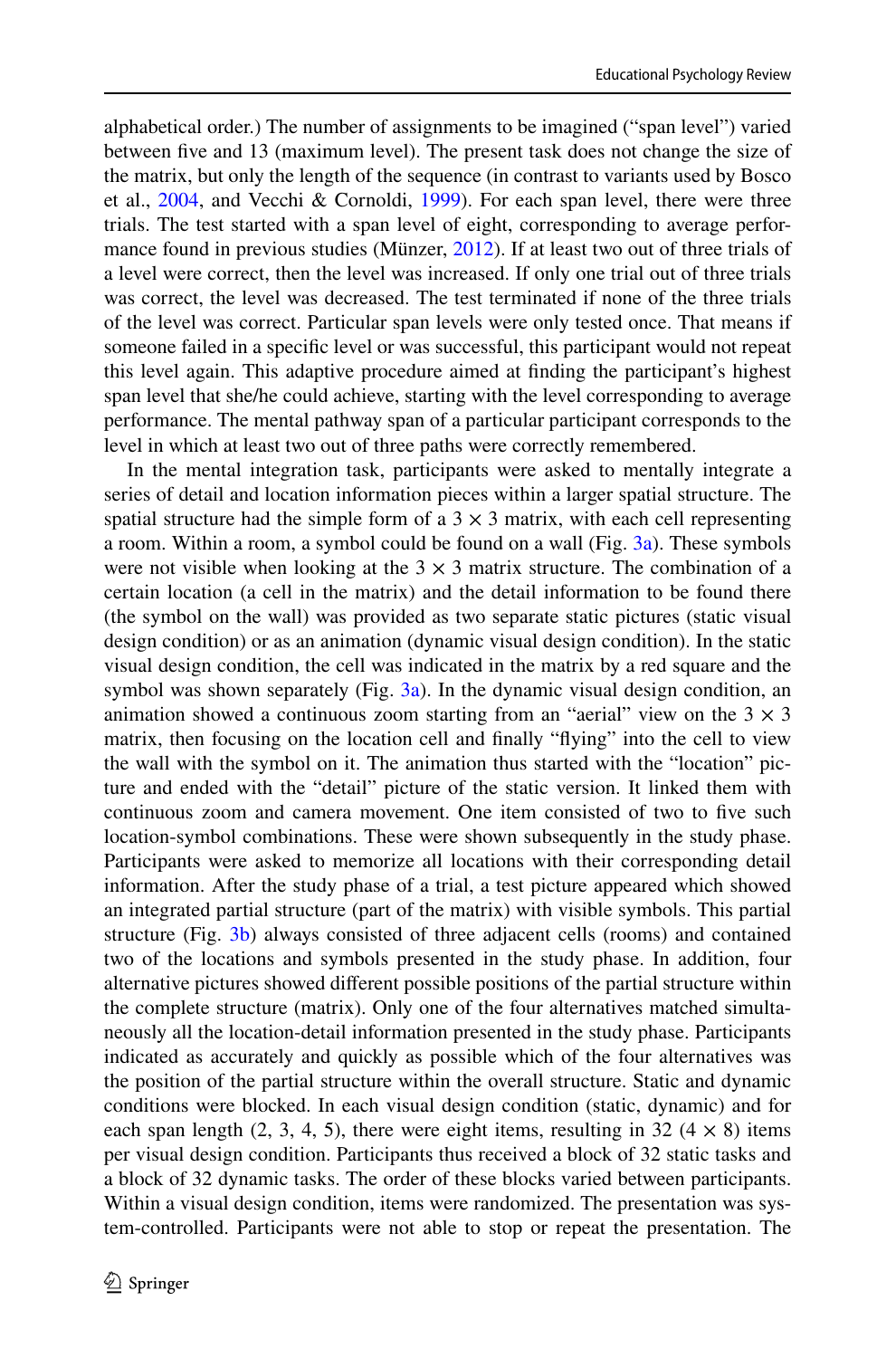

<span id="page-12-0"></span>**Fig. 3** Mental integration sample trial (static visual design version). The location and the detail information at that location were provided as separate, successive pictures (**a**). After several (two up to fve) such combinations, the integrated test picture appeared (**b**). Participants decided which of the four indicated selections represent the position of the partial integrated structure shown above

presentation time was 6 s for the presentation of one link between a location–detail combination of the spatial structure. Correspondingly, one dynamic zoom video had a duration of 6 s. Because of the zooming-in, the complete spatial structure was visible when the video started but disappeared during the animation. In the static condition, there were two static pictures, one showing the location in the spatial structure and one showing the detail. Each picture was shown for 3 s. Thus, presentation times were the same in both conditions. The mental integration task was presented by the experimental software E-Prime Version 2.0 (Psychology Software Tools Inc., [2012](#page-32-13)).

# **Procedure**

First, the mental pathway span task was conducted. Then, the mental integration task followed. Finally, demographic data were collected. The participants were tested in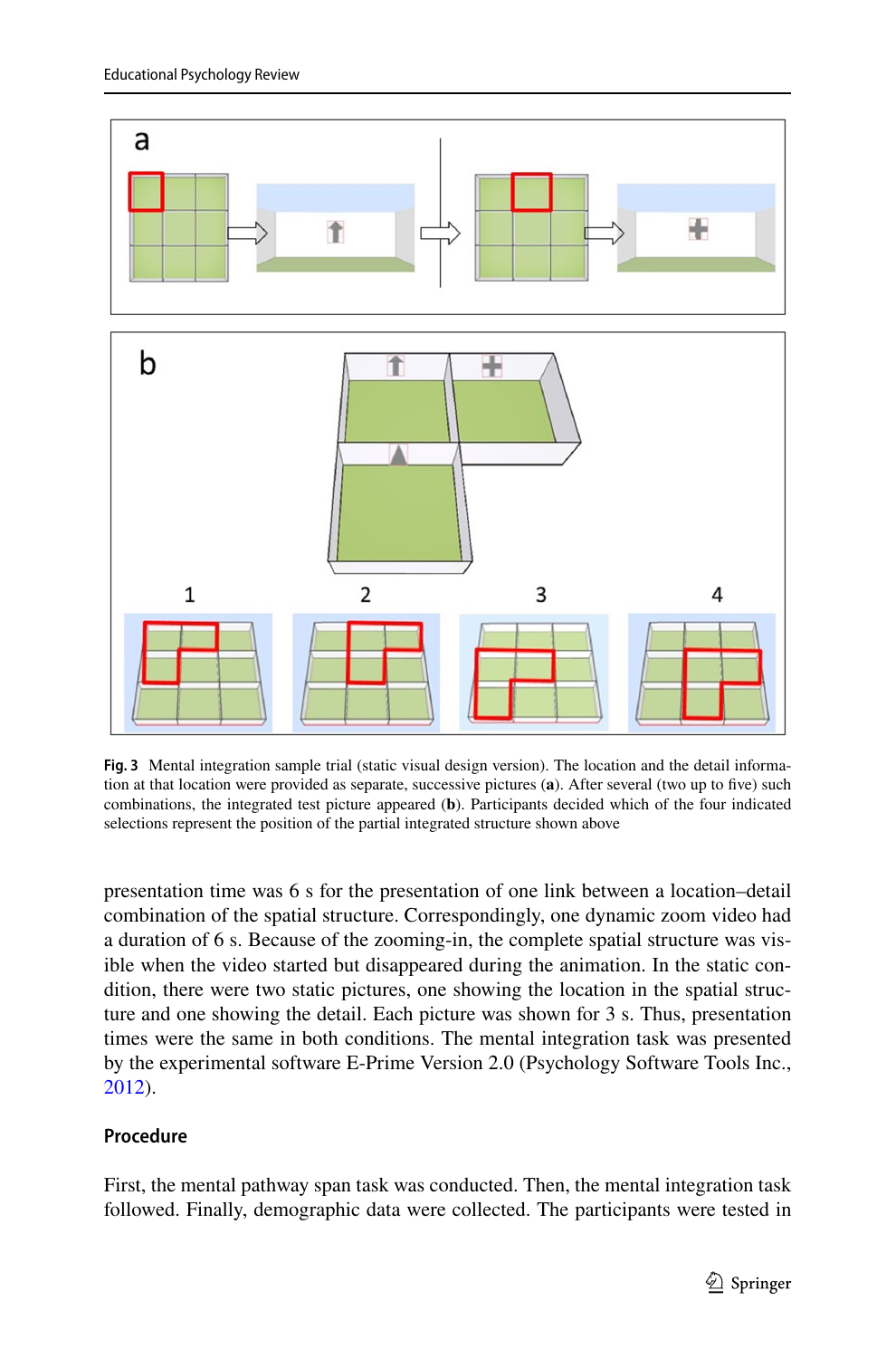groups of up to six persons in an experimental laboratory with separation panels between the desks.

### **Analytical Approach for Study 1**

Spatial ability was measured with the mental pathway span task which is a measure of visual-spatial working memory capacity. The analyses included the mental pathway span as a continuous predictor variable. It was *z*-standardized across all participants. Visual design (static vs. dynamic) was included as a categorical within-subject factor in the analyses using two dummy variables (see the "Analytical Approach for the Unifying Conceptualization" section). The two-factor interaction was tested with a multi-level-model (MLM) with two levels (visual design was on Level 1 and subjects on Level 2).

According to the main hypothesis, the relationship between spatial ability (measured with the mental pathway span) and performance in the mental integration task (mean accuracy of the location-detail combinations integrated and remembered correctly over all trials) should correspond to the following pattern in this experiment: The beneft of the dynamic visual design compared to the static visual design should increase with mental pathway span in the low-to-medium range of mental pathway span, meaning that the slope of spatial ability and mental integration performance would be comparatively steeper for the dynamic compared to the static visual design (cf. left sides of Fig.  $1a-e$ ). However, this benefit should decrease for greater mental pathway span (i.e., in the medium-to-high range of mental pathway span), meaning that the slope of the relation of spatial ability and mental integration performance would be comparatively fatter for the dynamic compared to the static visual design (cf. right sides of Fig.  $1a-e$ ). As a result, differences between static and dynamic visual designs should be highest for participants with a medium mental pathway span compared to participants with either low or high mental pathway spans.

To account for diferent possible linear and non-linear forms of the regression lines that all correspond to the unifying conceptualization (illustrated in Figure  $1a-e$ ), the regression model included two dummy variables for coding the visual design. As explained above (in the "Analytical Approach for the Unifying Conceptualization" section), coding the treatment with one treatment variable (e.g., static  $= 0$ , dynamic  $= 1$ ) and including a corresponding quadratic interaction term would make specifc predictions about the linear and the non-linear regressions. With the coding static  $= 0$ , dynamic  $= 1$  for the dummy variable, a linear regression would be predicted for the static visual design and a non-linear would be predicted for the dynamic visual design (with a coding static  $= 1$ , dynamic  $= 0$ , reverse predictions would be made). Therefore, a second dummy variable for visual design was included (as described above, Eq. [4\)](#page-7-2): The two dummy variables for coding the visual design condition were "dumOpt" ( $0 =$  static,  $1 =$  dynamic) and "dumSub" ( $0 =$  dynamic, 1  $=$  static).

The linear interaction was considered by the interaction term of the frst dummy variable with mental pathway span. Note that the second dummy variable was only considered for its corresponding quadratic interaction term, but not for the main efect or for the linear interaction term, as both dummy variables are perfectly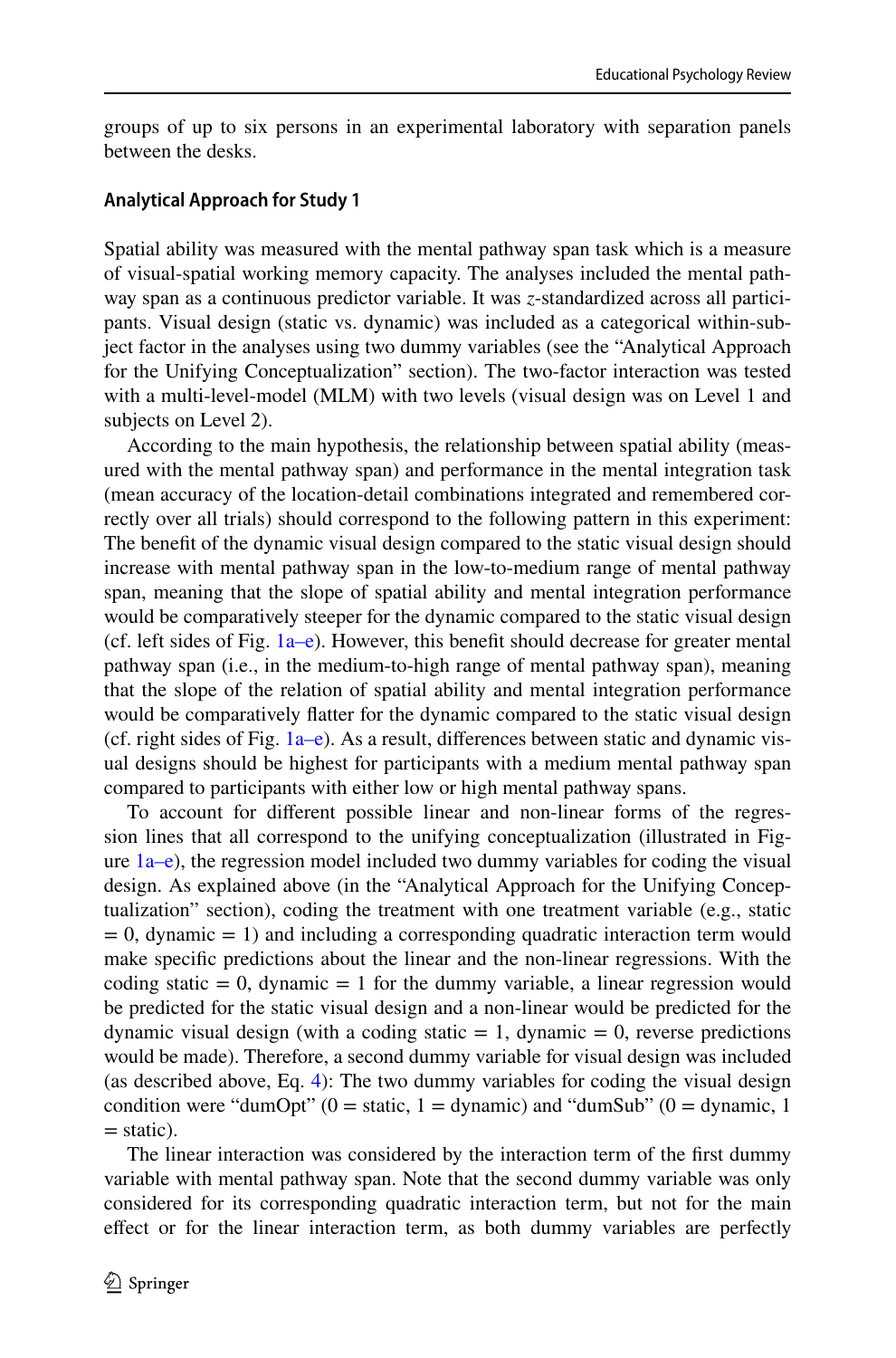|                                       | M    | SD   | Min  | Max   | <b>Skewness</b> | <b>Kurtosis</b> |
|---------------------------------------|------|------|------|-------|-----------------|-----------------|
| Mental pathway (span)                 | 8.05 | 2.01 |      | 13    | 0.46            | $-0.47$         |
| Mental integration task static (acc)  | .75  | .22  | .12  | 1.00  | $-1.15$         | 0.43            |
| Mental integration task dynamic (acc) | .76  | .22  | .16  | 1.00  | $-1.12$         | 0.10            |
| Mental integration task static (RT)   | 6332 | 2644 | 2519 | 18274 | 1.63            | 4.41            |
| Mental integration task dynamic (RT)  | 6291 | 3050 | 2478 | 17238 | 1.86            | 4.24            |

<span id="page-14-0"></span>**Table 1** Descriptive statistics of the mental pathway span and the mental integration task (separated for static and dynamic visual design). Acc = accuracy.  $RT$  = reaction times (in milliseconds)

complementary (see the "Analytical Approach for the Unifying Conceptualization" section).

Follow-up illustrative analyses were conducted comparing performances in the mental integration task between the static and the dynamic visual designs for lowability, medium-ability, and high-ability participant groups separately. For these analyses, three distinct ability groups were built: a group of low-ability participants with a span  $\lt 8$ , a group of medium ability participants with a span of 8 and 9, and a group of high-ability participants with a span  $> 9$ . These span values were based on the known distribution of the mental pathway span from two previous studies. One study (Münzer et al., [2018](#page-31-20)) comprised university students, as in the present study. The other study (Münzer,  $2012$ ) involved  $N = 152$  younger students from secondary schools who had participated in two experiments on real-world spatial learning. These students thus belonged to a population with a presumably broader distribution of spatial ability. Data from both studies show that mental pathway spans of 8 and 9 formed the medium ability category.

#### **Results and Discussion**

Table [1](#page-14-0) shows the descriptive results of the mental pathway task (span) and the mental integration task in the static and dynamic visual design (accuracy). Apparently, there was no general advantage of the dynamic visual design (mean accuracy  $=$ 0.76) for the accuracy in the mental integration task, compared with the static visual design (mean accuracy  $= 0.75$ ). Results show a moderate right-skewed distribution of the mental pathway span task and left-skewed distributions of the mental integration task with static and dynamic visual design. The maximum span of the mental pathway task of 13 was only reached by two participants.

Table [2](#page-15-0) shows the results of the fixed effects of the analyzed multi-level model (MLM, see the "Method" section for Study 1). The signifcant quadratic terms for the interaction of mental pathway span with visual design, dynamic and static, *b* [(mental pathway span  $\times$  dumOpt)<sup>2</sup>] = -.08,  $p < .001$  and *b* [(mental pathway span  $\times$  dumSub)<sup>2</sup>] = -.04, *p* = .036 (Table [2\)](#page-15-0), indicate non-linear relations with negative quadratic trends for both presentation forms. The negative sign indicates an inverted U-progression (see also Fig. [1e\)](#page-5-0). However, the effects were significantly different  $(z)$  $= -2.60, p = .009$ ), indicating that the non-linear and inverted U-progression was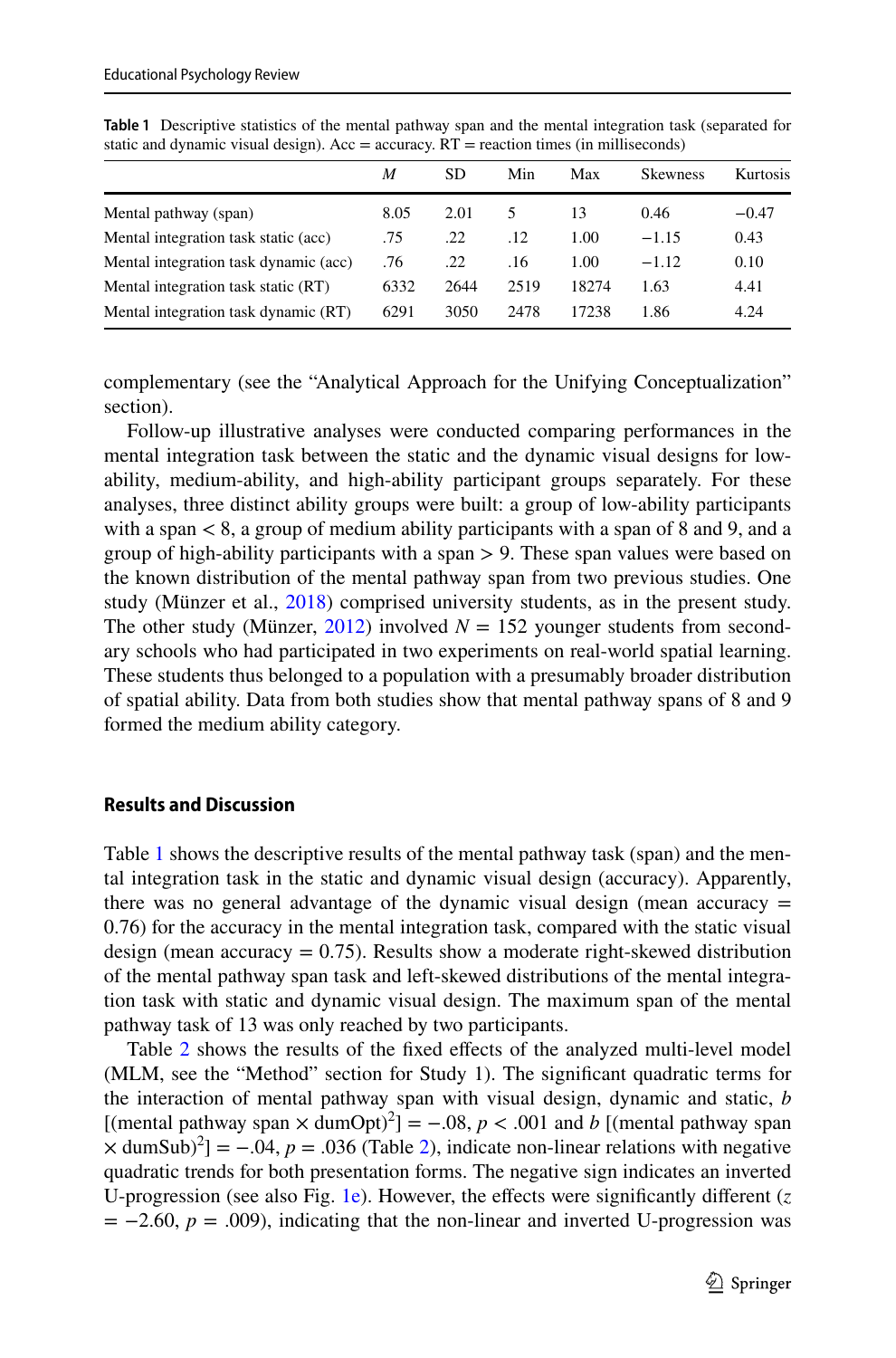<span id="page-15-0"></span>

| <b>Table 2</b> Results for accuracy of<br>the fixed effects of the MLM |                                                    | h      | df | $t$ -value $p$    |         |
|------------------------------------------------------------------------|----------------------------------------------------|--------|----|-------------------|---------|
|                                                                        | Intercept                                          | .79    |    | 75 26.72          | < 0.001 |
|                                                                        | Visual design (static vs. dynamic)                 | .04    | 73 | 1.81              | .075    |
|                                                                        | Mental pathway span                                | .08    | 75 | 3.30              | .002    |
|                                                                        | Mental pathway span $\times$ visual design         | .02    | 73 | 1.40              | .164    |
|                                                                        | (Mental pathway span $\times$ dumOpt) <sup>2</sup> |        |    | $-.08$ 73 $-.398$ | < 0.001 |
|                                                                        | (Mental pathway span $\times$ dumSub) <sup>2</sup> | $-.04$ | 73 | $-2.14$           | .036    |
|                                                                        |                                                    |        |    |                   |         |



<span id="page-15-1"></span>**Fig. 4** Mean accuracy in the mental integration task, separated for static vs. dynamic visual design. Ability (VSWM capacity as indicated by mental pathway span) is the (continuous) predictor of mean accuracy

more strongly accentuated for the dynamic visual design compared to the static visual design. Correspondingly, this refects a higher mental integration performance gain for the group in the medium ability range with the dynamic compared to the static visual design. The main efect of mental pathway span indicates the positive relation between mental pathway span and mental integration performance, *b* (mental pathway span) =  $.08, p < .002$ .

For illustrative purposes, participants were assigned to three ability groups, as described above. There were  $n = 35$  in the low ability group (span < 8);  $n = 22$ in the medium ability group  $(8 \leq$  span  $\leq$  9); and  $n = 20$  in the high-ability group  $(span > 9)$ . Fig. [4](#page-15-1) illustrates the differences in the progressions for static vs. dynamic visual design with regard to the relation between mental pathway span and mental integration accuracy for the three ability groups. For the dynamic visual design, the relation between mental pathway span and mental integration accuracy is best described with an inverted U-shaped, nonlinear progression, while for the static visual design, this nonlinear progression is far less pronounced (and hardly discernible in Fig. [4](#page-15-1)). This pattern corresponds to the principle of the unifying conceptualization. There was a steeper accuracy gain from the low-to-medium ability group in the condition of the dynamic visual design compared to the static visual design. This pattern refects the ability-as-enhancer efect. The ability-as-compensator efect can be found between the medium and high-ability group. There was a lower accuracy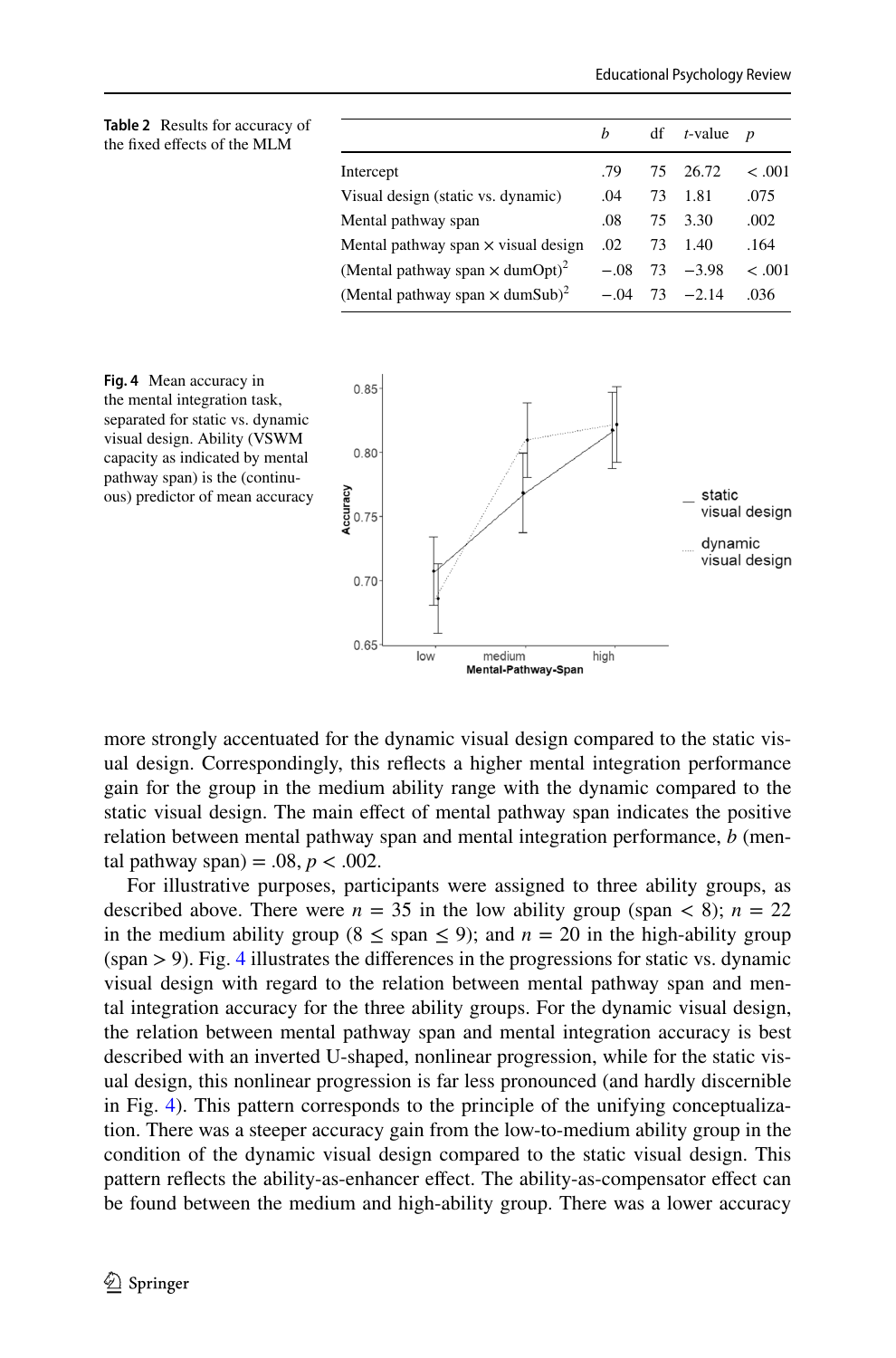gain in the condition of dynamic visual design compared to the static visual design (Fig. [4\)](#page-15-1).

Additional analyses compared the accuracy in the mental integration task between the static and dynamic design for each ability group separately (the descriptive data are depicted in Fig. [4](#page-15-1)). For the low-span group, performance did not difer between the static and the dynamic visual design,  $t(34) = 0.73$ ,  $p = .765$ , Cohen's  $d = 0.09$ ,  $CI = [-0.39, 0.56]$ . The same was true for the high-span group,  $t(19) = 0.17$ ,  $p =$ .433, Cohen's *d* = 0.03, [−0.61, 0.67]. The diference between static and dynamic visual design just failed to reach significance for the medium-span group,  $t(21)$  = 1.60, *p* = .062, Cohen's *d* = 0.20, [−0.41, 0.81]. For the medium-span group, a descriptively higher diference between visual design conditions in terms of efect size was found, compared to the low-span or the high-span groups.

The results of the experiment — and especially our analytical approach to examine the overall pattern with nonlinear regressions — revealed frst empirical evidence for our proposed unifying conceptualization of the ability-as-enhancer and the ability-as-compensator hypotheses. Dividing the sample in three ability groups served primary for illustrative purposes: Also, these results speak — admittedly only descriptively — for the notion that the optimized visual design especially supported performing the mental integration task if learners' ability was in the medium range, but not if learners' ability was in the lower or higher ability range. However, the effect for learners in the medium ability range failed to reach statistical significance and was only marginal. The fact that we observed an overall signifcant efect with the nonlinear regression approach but failed to illustrate this efect in terms of signifcance by means of dividing the sample in subgroups and conducting *t*-tests may be attributable to a power problem (Irwin & McClelland, [2003\)](#page-30-18). It is important to note that the latter results of the *t*-tests for each subgroup do not speak against the unifying conceptualization (but descriptively support it), since these *t*-tests were primarily conducted for illustrative purposes. The major analysis that drives the claim the data support the unifying conceptualization is the nonlinear regression approach. Hence, it can be concluded that the unifying conceptualization (including both the enhancer and the compensator interaction) was confrmed.

In Study 2, we wanted to substantiate our fndings from Study 1, and examine whether the proposed unifying conceptualization of the aptitude-treatment-interaction would also be observable with more complex and meaningful multimedia learning materials that include visualizations and text. Meaningful multimedia learning materials that require learners to form a cognitive schema given inter-related pieces of information presented in visual and verbal codes might change the role of spatial ability. The predictive value of spatial abilities for learning with visualizations might be less pure and somewhat overshadowed when the visualizations are accompanied with text, since in this case spatial abilities also need to account for the comprehension of the text and the ability to integrate text with visualizations (Hegarty  $\&$  Sims, [1994](#page-30-19)). Thus, in contrast to Study 1, which adopted an experimental approach that allowed us to focus on visual processing, the role of spatial ability might be an indirect one with complex and meaningful multimedia materials. Therefore, a higher number of participants representing a wide range of spatial ability was included to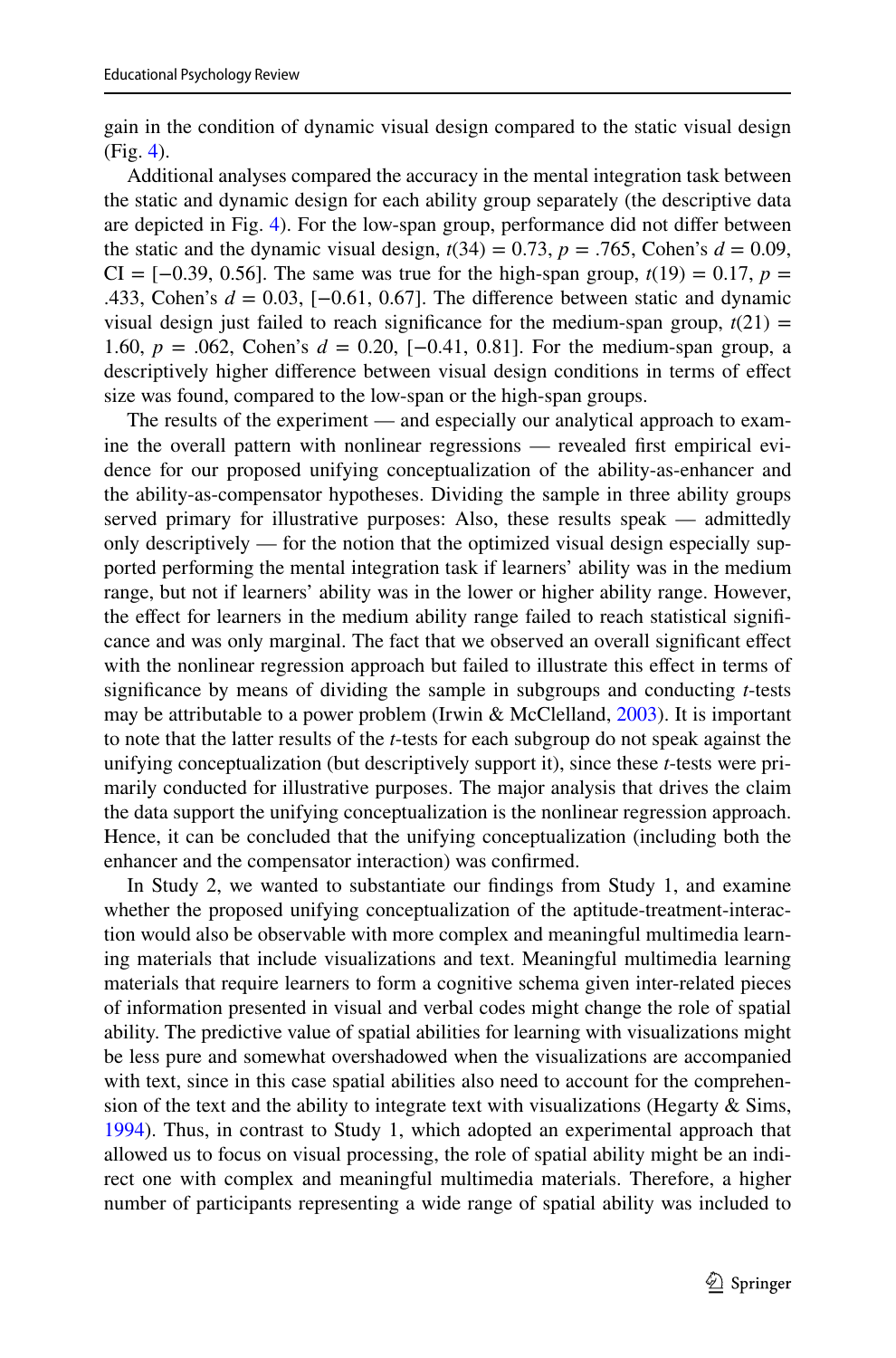look at general trends for the relation between learning outcomes and ability in treatment conditions that varied the visual design.

# **Study 2: Reanalysis of Four Multimedia Experiments**

We reanalyzed pooled data obtained in a larger research project comprising four experiments (Kühl, [2021;](#page-30-20) Kühl & Münzer, [2019](#page-31-18); Kühl et al., [2018a](#page-31-3), [2018b\)](#page-31-11) utilizing the same instructional materials. The instructional materials were typical multimedia presentations, i.e., a visualization was accompanied with explanatory verbal information (written text). Each of the four experiments included specifc learning conditions. However, the learning content, the visual design variants (static picture vs. animation), and the measure of spatial ability were the same in all four experiments. In all four experiments, there were retention knowledge questions and transfer knowledge questions on the learning content with only small changes on specifc questions between the experiments. Spatial ability was assessed with a shortened form of the Paper Folding Test (PFT; Ekstrom et al., [1976\)](#page-30-21) in all four experiments. The PFT is a measure of the broad "visualization" factor of spatial ability rooted in the factor-analytic tradition and is the most used spatial ability measure in multime-dia learning research (cf. Höffler, [2010\)](#page-30-2).

The instructional material used in the four experiments was about the topic of Kepler's second law. This law describes how the velocity of a planet changes while orbiting the sun on an ellipse depending on the changes of the distance between sun and planet. The dynamic visualization (animation) possessed a clear informational advantage over the static picture, since only the animation depicted the changes in the planet's velocity directly. The static picture only depicted the ellipse, the sun, and the planet as well as graphic indications of diferent spatial regions of the ellipse corresponding to the distance between the sun and the planet. This graphical indication was provided both in the picture and in the animation. It was intended to support the understanding of the relation between distance and velocity considering diferences between the indicated spatial regions. All four single experiments have shown a main efect of visualization with an advantage of the dynamic visual design compared with the static visual design, especially for transfer tasks and partly also factual knowledge scores (Kühl, [2021](#page-30-20); Kühl & Münzer, [2019;](#page-31-18) Kühl et al., [2018a;](#page-31-11) Kühl et al., [2018b](#page-31-11)). Thus, the dynamic visualization is demonstrably the optimized visual design for this topic and the static picture is demonstrably the suboptimal visual design.

### **Method**

#### **Participants and Design**

Of originally 853 participants, three participants with spatial ability scores lower or greater than three standard deviations from the mean within each of all four experiments were excluded from the data set. The pooled data of the remaining 850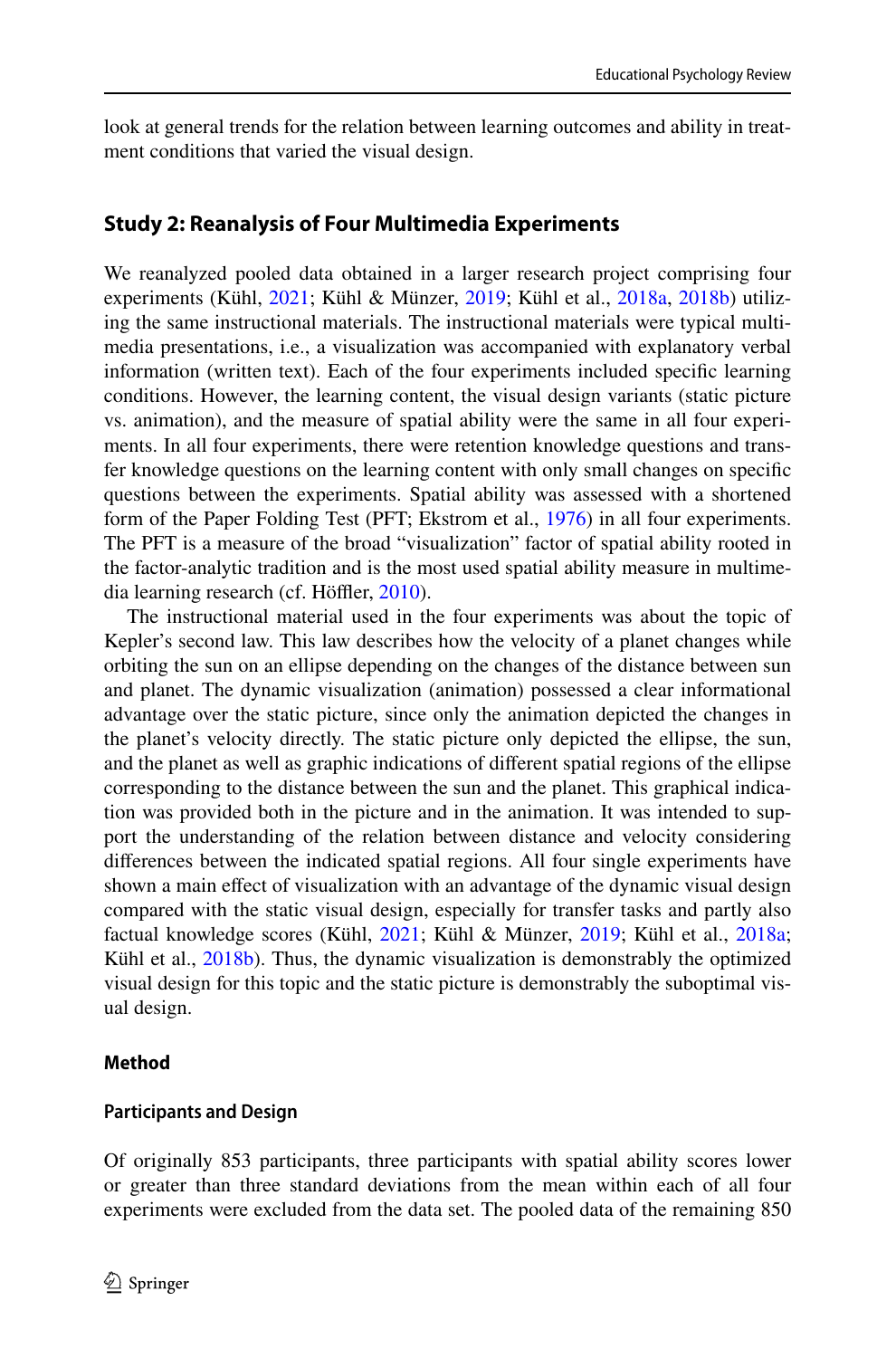participants (600 female; 250 male), who took part in one of the four experiments from the larger research project, were reanalyzed. Of these 850 participants,  $n = 132$ took part in Experiment [1](#page-18-0) of the larger research project<sup>1</sup>,  $n = 260$  took part in Experiment 2,  $n = 259$  took part in Experiment 3, and  $n = 199$  took part in Experiment 4. Participants of Experiments 1, 2, and 3 were students from a German university  $(M = 21.73$  years,  $SD = 2.89$  years, 499 female, 152 male), while participants in Experiment 4 were students from German secondary schools (*M* = 15.27 years, SD = 0.81 years, 101 female, 98 male).

In all of the experiments, spatial ability was assessed, and the instructional efectiveness of the dynamic compared to the static visual design was investigated using a between-subject design. The data of the four experiments were merged, resulting in  $n = 424$  participants that received dynamic visualizations and  $n = 426$  participants that received static visualizations. In addition, specifc learning conditions (such as complete vs. incomplete text, prompts to stimulate the drawing of inferences, pre-activation of relevant prerequisite knowledge before the presentation) had been examined in each of the four experiments. These diferences, however, were not considered in the present reanalysis of the data, which focuses on the learning condition variation that was common in all four experiments, i.e., the variation of visual design (static vs. dynamic).

# **Materials**

The instructional material dealt with Kepler's second law, which implicates how a planet's velocity changes depending on the distance to the sun when it is orbiting the sun on an ellipse. In all four experiments, participants either received a dynamic visualization that displayed a planet moving along the ellipse, showing directly the changes in velocity, or a static visualization that was identical to the dynamic visualization with the exception that no planet was shown moving and hence changes of its velocity were not depicted. A written text that described Kepler's second law was always placed below the respective visualization. These characteristics were constant in all experiments. The four experiments difered with respect to further independent variables that addressed the amount of the verbal information, instructions for specifc learning activities, time of testing, and prior knowledge. The four experiments also difered with regard to pacing, with the opportunity of self-pacing in Experiments 2 and 3, but not in Experiments 1 and 4 (system-paced). In Experiment 1 (Kühl et al., [2018b\)](#page-31-11), the text information was manipulated (by explicitly describing in the text the planet's changes in velocity vs. not describing this particular information in the text). In Experiment 2 (Kühl et al., [2018a](#page-31-3)), the between-subjects factors prompting learners to think about the changes in velocity (prompting vs. not prompting) as well as time of testing (immediate vs. one week delayed) were additionally implemented. In Experiment 3 (Kühl, [2021\)](#page-30-20), the between-subjects factors prerequisite knowledge (receiving a prerequisite knowledge instruction vs. not receiving

<span id="page-18-0"></span> $1$  In Experiment 1, there were additionally 66 participants that only received text without visualizations. These data were therefore omitted from this reanalysis.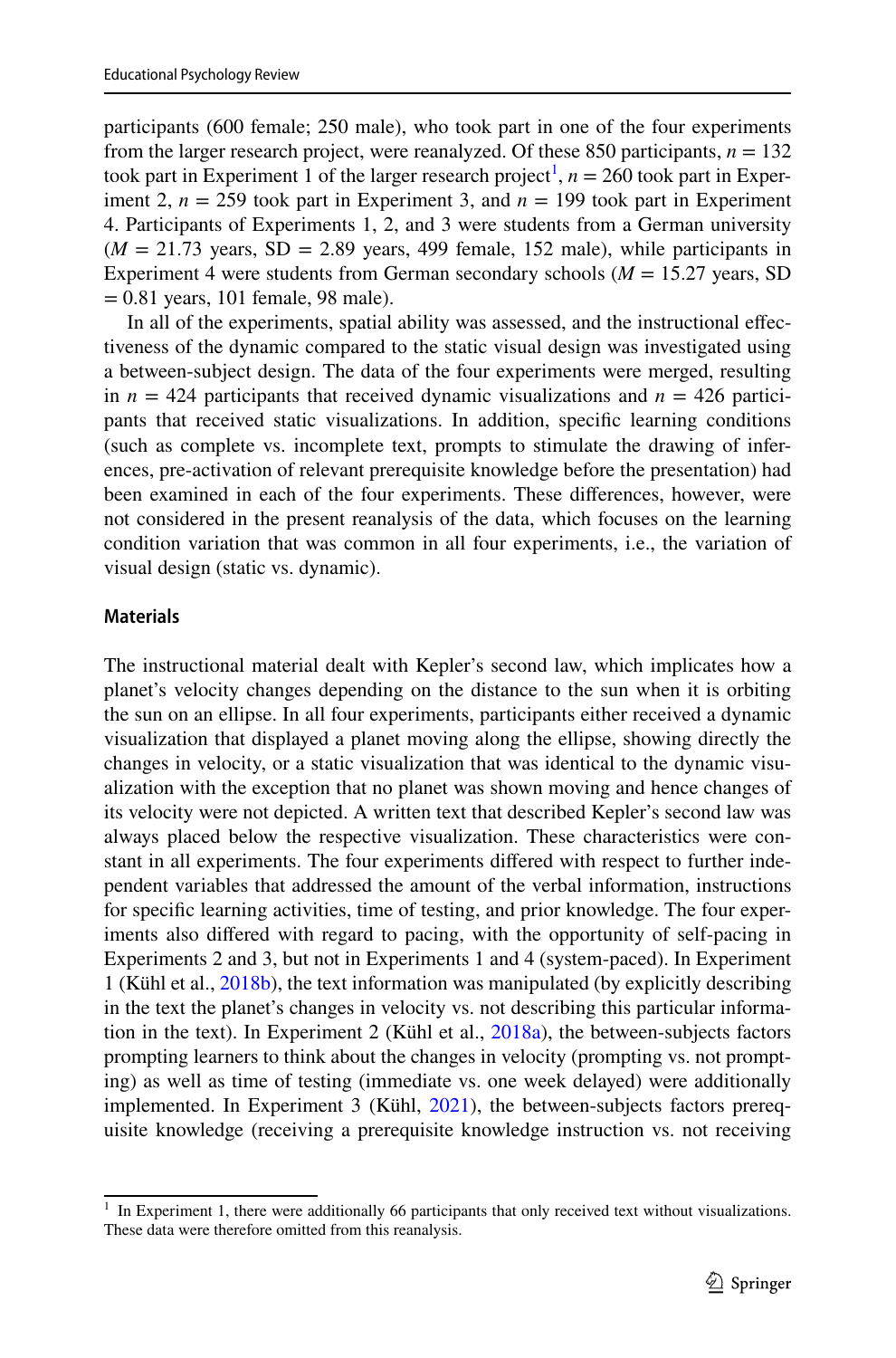this instruction) as well as time of testing (immediate vs. one week delayed) were additionally implemented. In Experiment 4 (Kühl & Münzer,  $2019$ ), the influence of additional information that was associated but not essential to understand Kepler's second law was manipulated (receiving vs. not receiving additional information).

#### **Measures**

Spatial ability was assessed with a shortened form of the Paper Folding Test (PFT; Ekstrom et al., [1976\)](#page-30-21) in all four experiments. The shortened form consists of the frst part of the PFT and includes ten items. Each item has one correct solution and four distractors. In order to prevent participants from guessing, participants were informed that one point would be subtracted for each item in case of an incorrect answer, resulting in a minimum of −10 and a maximum of 10 points. Participants were given 3 min to work on the shortened form of the PFT.

Learning outcomes were assessed by two scores. One score comprised factual knowledge<sup>2</sup>, and one score assessed learning outcomes for transfer tasks. The factual knowledge is knowledge about Kepler's second law that was basically presented in the multimedia message. In contrast to factual knowledge, transfer knowledge concerns thoughts and conclusions that were not presented in the multimedia message but could be derived based on a correct cognitive schema about Kepler's second law.

For Experiments 1, 2 and 3, the factual knowledge scores were assessed based on an open-ended retention task, a drawing task, a computerized static picture task and a computerized animation task. For Experiment 4, for which the data collection took place in a school, factual retention knowledge was assessed based on the retention task and the drawing task only, while the two computerized visual tasks were not applied. In the retention task, participants had to write down everything they could remember about Kepler's second law. For the drawing task, participants were asked to draw Kepler's second law (which basically corresponded to the static visualization). For the computerized static picture task, participants had to choose one among four pictures that correctly depicted Kepler's second law, and for the computerized animation task, participants had to choose one among four animations that correctly depicted the course of a planet's velocity according to Kepler's second law.

For transfer, there were four tasks in which participants had to apply implications of Kepler's second law to new scenarios. For instance, participants had to reason about the infuence it would have on the course of the velocity of a planet when the planet would be circling on a more elliptic orbit (compared to a similar but less elliptic orbit), or when the sun could be closer to the center of the ellipse. The questions of the four tasks were open-ended. These four tasks were essentially the same across all four experiments, but the wording as well as the instructions for solving the tasks and correspondingly the scoring difered slightly between the experiments.

<span id="page-19-0"></span><sup>2</sup> Factual knowledge was further divided in non-dynamic and dynamic factual knowledge scores in Experiments 2–4, but not in Experiment 1. To be better able to put together the diferent factual knowledge scores of all four experiments, and as this distinction is moreover not in the scope of the present reanalysis, non-dynamic and dynamic factual knowledge were summed up to one score.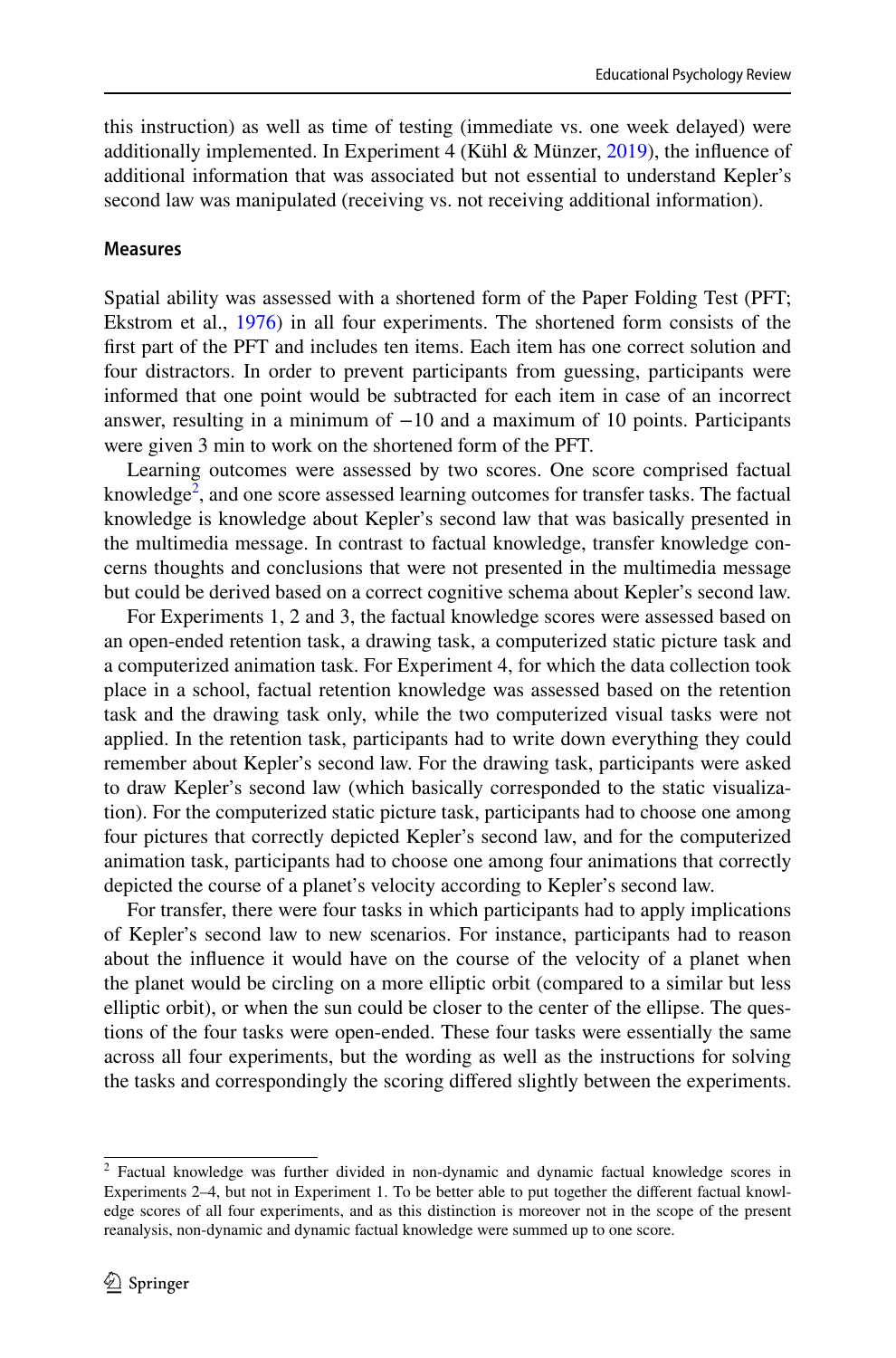Learning outcome measures of each experiment were *z*-standardized, so that these scores could be merged for the reanalysis without diferences in scores due to slight variations in scoring between single experiments.

### **Analytical Approach for Study 2**

The analytical approach for the unifying conceptualization was applied (see the "Analytical Approach for the Unifying Conceptualization" section). A single model was estimated for each of the two dependent variables (factual knowledge, transfer knowledge). Multiple regression analyses were performed due to the betweensubject design. Scores of all considered variables were *z*-standardized within each experiment. The independent variables were the visual design (static vs. dynamic), the spatial ability measure (PFT scores, *z*-standardized), and their linear and quadratic interaction terms. As in Study 1 (see also the "Analytical Approach for the Unifying Conceptualization" section, Eq. [4\)](#page-7-2), two variables were defned for coding the visual design condition ("dumOpt":  $0 =$  static,  $1 =$  dynamic; "dumSub": 0  $=$  dynamic,  $1 =$  static). As before, only the variable of the dynamic visual design ("dumOpt") was used for the main efect as well as for the linear interaction term, which was the product of the visual design treatment variable and the *z*-standardized spatial ability scores. The quadratic interaction terms were the quadratic values of the two linear interaction terms with the dynamic as well as the static visual design.

As for Study 1, additional analyses were conducted for illustrative purposes, comparing learning outcomes between visual design conditions for three ability groups separately. Participants were assigned to three ability groups based on their *z*-standardized spatial ability scores. Participants with *z*-scores lower than −0.5 were assigned to the low-ability group (*n* = 246). Participants with *z*-scores from −0.5 to 0.5 formed the medium ability group  $(n = 313)$ . The high-ability group consisted of participants with *z*-scores greater than 0.5 ( $n = 291$ ).

#### **Results and Discussion**

The spatial ability score (measured by the PFT) as well as both dependent variables, factual and transfer knowledge, were group-mean *z*-standardized for all analyses. Therefore, means and standard deviations were not exactly 0 and 1 (Table [3\)](#page-21-0).

Results will be reported and discussed for each of the two dependent learning scores separately. For additional analyses, three ability groups (low, medium, high) were considered. The descriptive results for the three ability groups for the factual as well as the transfer knowledge can be found in Table [4.](#page-21-1)

Fig. [5](#page-21-2) depicts the descriptive data for factual knowledge. The data show the expected general pattern. The regression model (Table [5\)](#page-21-3) was signifcant, *F*(5, 844) = 19.28,  $p < .001$ . The included predictors explained  $R^2 = .10$  of the variance (adjusted) in factual knowledge. Spatial ability (PFT) and visual design were highly signifcant predictors. The signifcant quadratic interaction term of the dynamic visual design was negative, indicating a non-linear, inverted u-shaped trend. The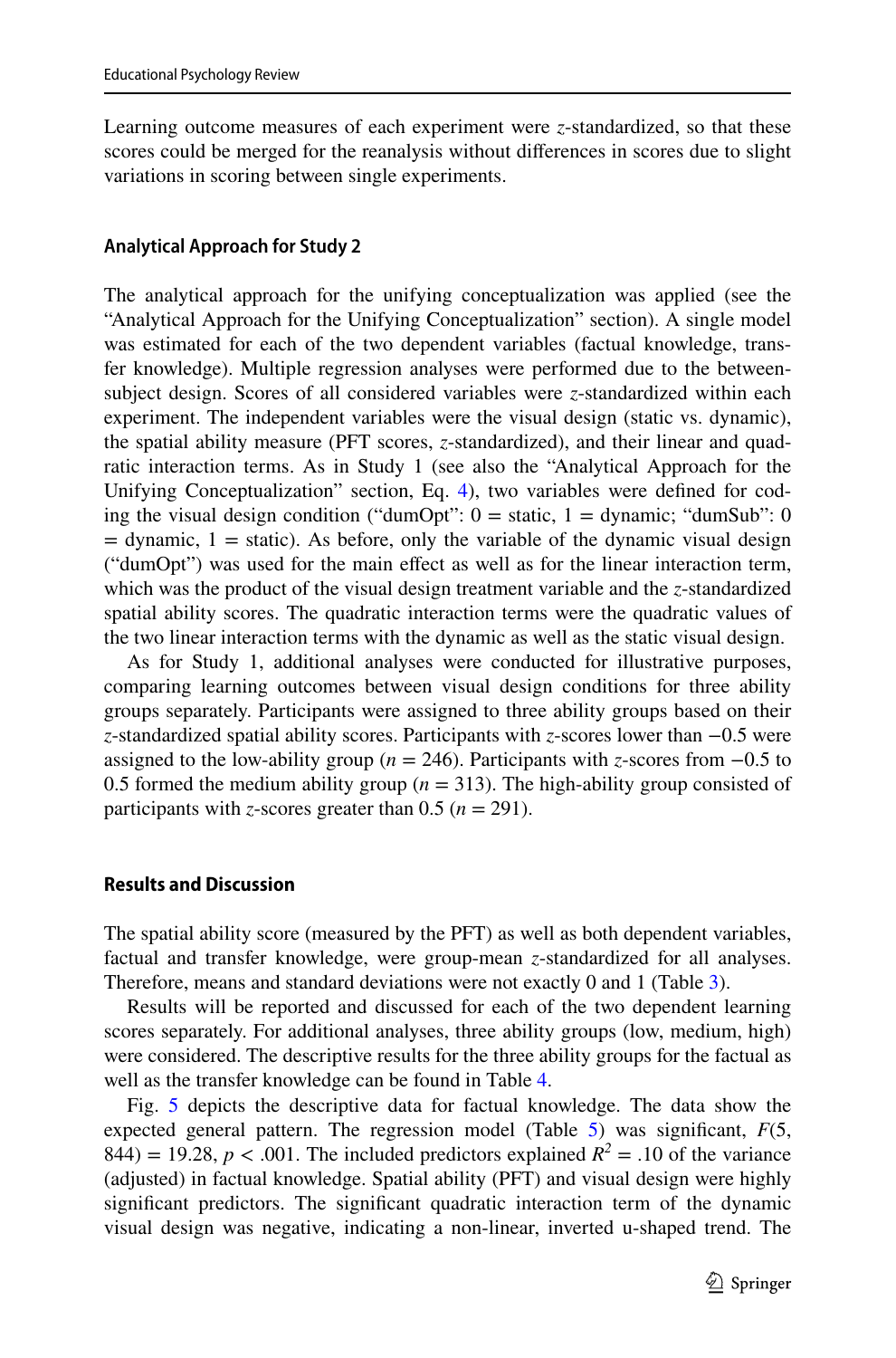<span id="page-21-0"></span>

| <b>Table 3</b> Descriptive statistics of<br>the spatial ability score (PFT)<br>and both dependent variables,<br>factual, and transfer knowledge |                    | M    | SD   | <b>Skewness</b> | Kurtosis |
|-------------------------------------------------------------------------------------------------------------------------------------------------|--------------------|------|------|-----------------|----------|
|                                                                                                                                                 | <b>PFT</b>         | 0.01 | 0.98 | $-0.42$         | $-0.39$  |
|                                                                                                                                                 | Factual knowledge  | 0.01 | 0.99 | $-0.41$         | $-0.24$  |
|                                                                                                                                                 | Transfer knowledge | 0.03 | 1.00 | $-0.10$         | $-1.09$  |

All variables are *z*-standardized

#### <span id="page-21-1"></span>**Table 4** Descriptive results of the three ability groups for factual as well as transfer knowledge

| high |
|------|
| 0.28 |
| 0.89 |
| 0.43 |
| 0.95 |
|      |

<span id="page-21-2"></span>



<span id="page-21-3"></span>

|                                       | h      | <b>SE</b> | t-value | p       |
|---------------------------------------|--------|-----------|---------|---------|
| Intercept                             | $-.14$ | .06       | $-2.30$ | .022    |
| Visual design (static vs.<br>dynamic) | .35    | .08       | 4.16    | $-.001$ |
| PFT                                   | .34    | .05       | 6.98    | < 0.01  |
| $PFT \times$ visual design            | $-.13$ | .07       | $-1.92$ | .055    |
| $(PFT \times \text{dumOpt})^2$        | $-.09$ | .04       | $-2.23$ | .026    |
| $(PFT \times$ dumSub) <sup>2</sup>    | .02    | .04       | 0.49    | .627    |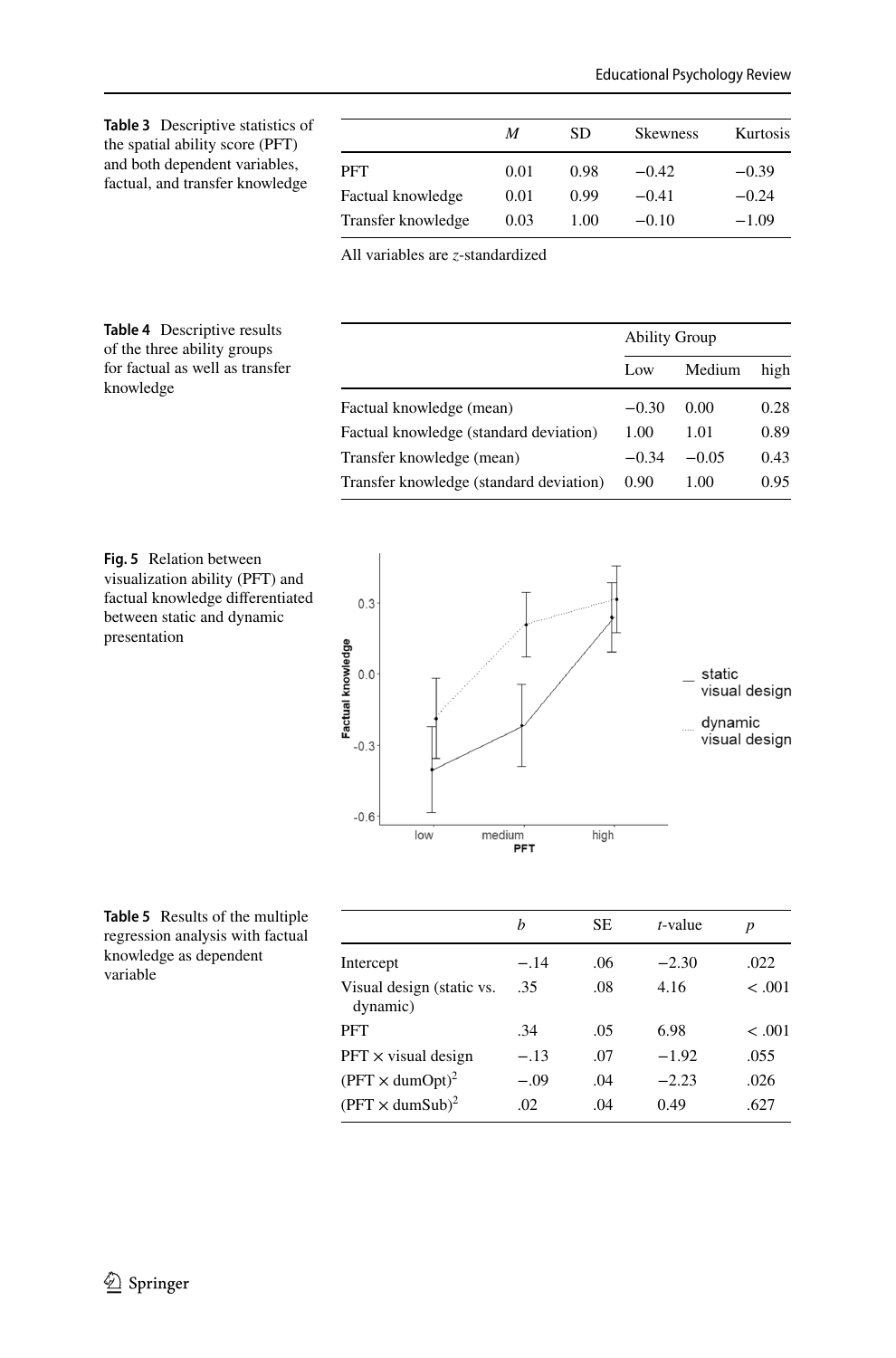<span id="page-22-0"></span>

| Table 6 Results of the multiple<br>regression analysis with transfer<br>knowledge as dependent<br>variable and with the treatment<br>coding 0 for the static visual<br>design and 1 for the dynamic<br>visual design |                                       | b      | <b>SE</b> | $t$ -value | $\boldsymbol{p}$ |
|----------------------------------------------------------------------------------------------------------------------------------------------------------------------------------------------------------------------|---------------------------------------|--------|-----------|------------|------------------|
|                                                                                                                                                                                                                      | Intercept                             | $-.26$ | .06       | $-4.45$    | $-.001$          |
|                                                                                                                                                                                                                      | Visual design (static vs.<br>dynamic) | .44    | .08       | 5.31       | < .001           |
|                                                                                                                                                                                                                      | PFT                                   | .44    | .05       | 9.38       | < .001           |
|                                                                                                                                                                                                                      | $PFT \times$ visual design            | $-.14$ | .07       | $-1.98$    | .048             |
|                                                                                                                                                                                                                      | $(PFT \times \text{dumOpt})^2$        | $-.00$ | .04       | 0.09       | .925             |
|                                                                                                                                                                                                                      | $(PFT \times$ dumSub) <sup>2</sup>    | .14    | .04       | 3.54       | < 0.001          |

quadratic interaction term of the static visual design was not signifcant. Therefore, the found pattern corresponds to the sample pattern of Fig. [1a.](#page-5-0) The slope of the relation between ability and performance was steeper for the dynamic compared to the static visual design in the low-medium ability range and indicates the ability-asenhancer efect, whereas in the medium-high ability range the slope was fatter for the dynamic compared to the static visual design, which corresponds to the abilityas-compensator efect (see Fig. [5\)](#page-21-2).

Additional analyses, that served illustrative purposes, compared the static and the dynamic visual design within each ability group for the dependent variable factual knowledge using separate *t-*tests. For low-ability participants, the diference between the static and the dynamic visual design was not significant,  $t(244) = 1.79$ ,  $p = .074$ , Cohen's  $d = 0.23$ , CI = [−0.02, 0.48]. For the high-ability group, there was no signifcant diference, *t*(289) = 0.73, *p* = .468, Cohen's *d* = 0.09, [−0.15, 0.32]. The diference between the static and the dynamic visual design was highly signifcant for the medium-ability group, and the efect size of the diference was in the medium range,  $t(290.30) = 3.79$ ,  $p < .001$ , Cohen's  $d = 0.43$ , [0.21, 0.66]. The effect sizes refect the expected pattern, meaning that the highest diference between the visual design variations was found for the group of participants with medium ability.

Table [6](#page-22-0) shows the results of the multiple regression analysis for transfer knowledge. The regression model was significant,  $F(5, 844) = 31.25$ ,  $p < .001$ , and the predictors explained  $R^2 = .15$  of the variance (adjusted) in transfer knowledge. Both the static vs. dynamic visual design and spatial ability were highly signifcant predictors. The quadratic interaction term of the dynamic visual design was not signifcant, indicating a rather linear relation between ability and transfer knowledge in the dynamic visual design condition. In contrast, the quadratic interaction term of the static visual design condition was signifcant with a positive sign, indicating a nonlinear, u-shaped relation between ability and transfer knowledge in the static visual design condition (Figure [6](#page-23-0)). The pattern refects the conceptualization (see sample pattern depicted in Fig. [1c\)](#page-5-0), because in the low-medium ability range, the slope of the relation between ability and transfer scores was steeper for the dynamic compared to the static visual design, whereas in the medium-high ability range, the slope was fatter for the dynamic compared to the static visual design.

For illustrative purposes, the transfer knowledge was compared between static and the dynamic visual design conditions for each ability group using separate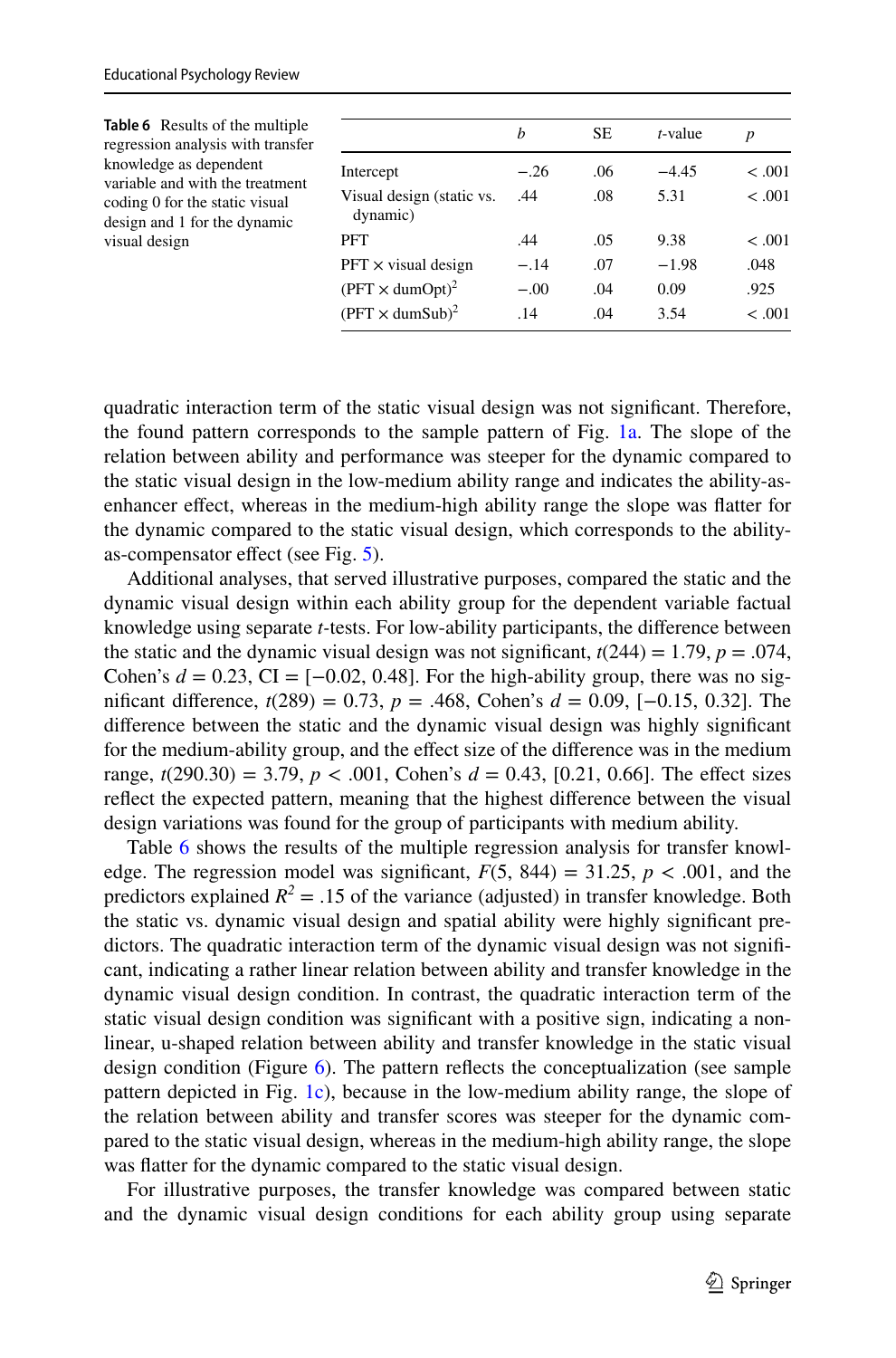<span id="page-23-0"></span>

*t*-tests. For the low-ability group and the medium ability group, signifcant diferences between animation and static picture condition were found (low-ability group,  $t(244) = 2.96, p = .003$ ; medium ability group,  $t(311) = 4.58, p < .001$ ). The effect size of the medium-ability group was greater than the efect size of the low-ability group (low-ability group, Cohen's  $d = 0.38$ , [0.12, 0.63]; medium-ability group, Cohen's  $d = 0.52$ , [0.29, 0.74]). In contrast, no difference in transfer knowledge was found between the static visual design condition and the dynamic visual design condition when participants had high spatial ability,  $t(286.46) = 0.72$ ,  $p = .474$ , Cohen's  $d = 0.08$ , [-0.15, 0.31]. Similar as for the factual knowledge, the overall pattern suggests an ability-as-enhancer effect between the low and medium ability group and an ability-as-compensator efect between the medium- and high-ability group.

Taken together, the pattern of results for the learning outcome measures of factual knowledge and transfer knowledge are essentially in line with the unifying conceptualization of the enhancer- and compensator-hypotheses: For both learning outcome measures, in the low-medium ability range, the slope for the relation of ability and performance was relatively steeper for the dynamic than for the static visual design condition, whereas in the medium-high ability range, the slope for the relation of ability and performance was relatively steeper for the static than for the dynamic visual design condition. This pattern of results is corroborated by the signifcant quadratic interaction for the non-linear trend of one of the regressions, corresponding to the forms introduced above (the pattern found for factual knowledge corresponds to the form illustrated in Fig. [1a](#page-5-0), the pattern found for transfer knowledge corresponds to the form illustrated in Fig. [1c](#page-5-0)). For both dependent outcome measures, the largest diference between visual design conditions was found in the medium ability range.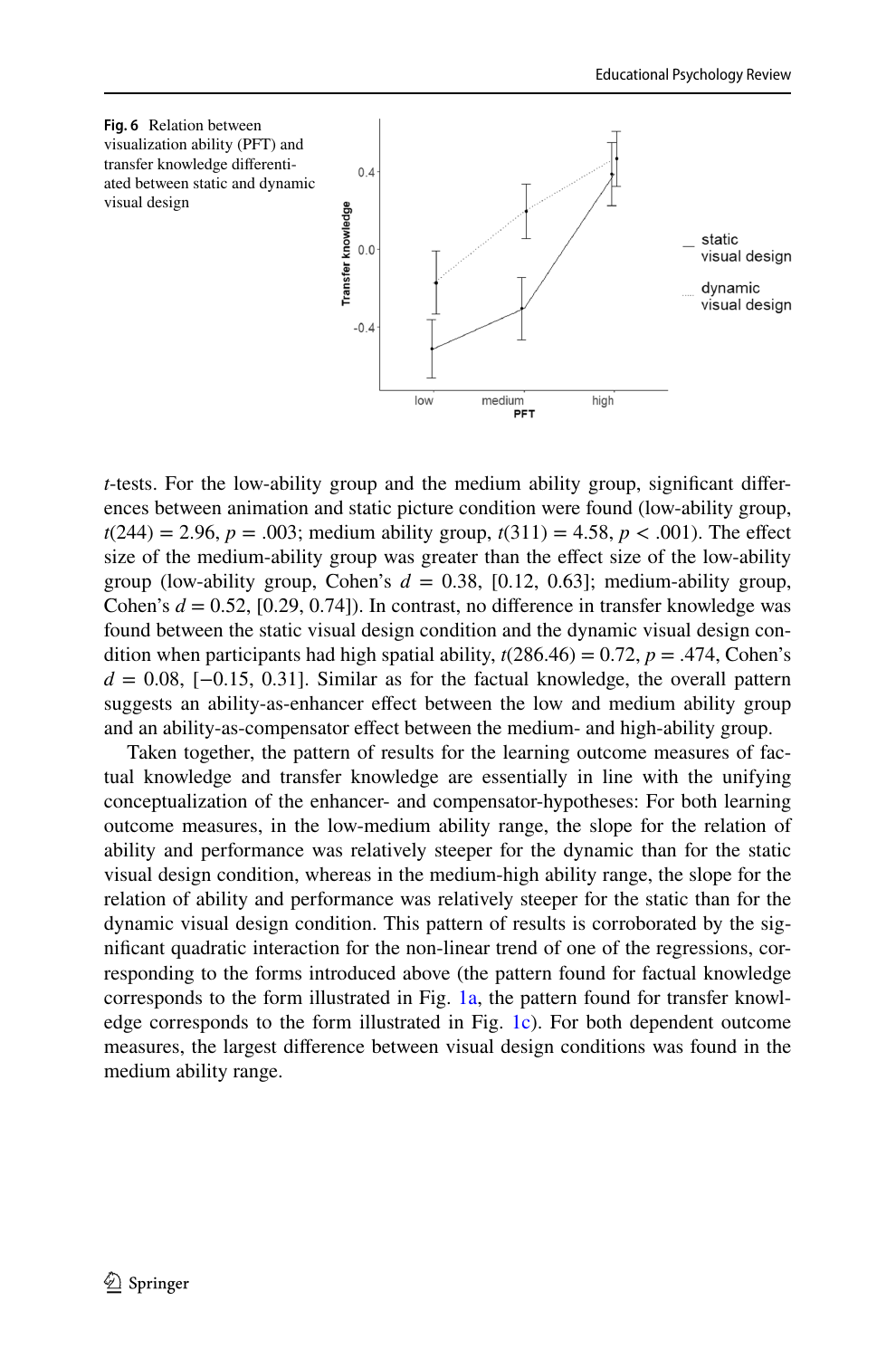# **General Discussion**

Up to now, the ability-as-enhancer interaction and the ability-as-compensator interaction have been treated as mutually exclusive. By taking nonlinear relations into account, we introduced in the present study a unifying conceptualization that considers the two aptitude-treatment interactions as two ends of one ability continuum. Next to our theoretical approach, we found frst empirical evidence in two studies that support the unifying conceptualization. Thus, this unifying conceptualization has the potential to resolve — at least partly — the inconclusive results concerning the ability-as-enhancer and ability-as-compensator hypotheses and can thus advance the feld and our understanding of the role of spatial abilities in learning with diferent visualizations.

The unifying conceptualization and its relation to the two hypotheses can be briefy summarized as follows: With (very) low ability, it is expected that learners will lack resources to beneft from the optimized design. Learners with medium ability, however, may have the resources available to perform successfully with, and hence beneft from the optimized design. Following, the ability-as-enhancer hypothesis is found in the low-to-medium ability range. Learners with high ability may compensate for a suboptimal design, so that learning will be successful regardless of optimizing the visual design. Thus, when comparing the medium with the highability learners, an ability-as-compensator interaction can be observed. It follows that an efect of the optimized vs. the suboptimal design is expected to be largest for participants with medium ability.

We have reasoned that non-linear relations need to be considered to detect the unifying conceptualization. We have illustrated diferent patterns of non-linear and linear relations for optimized and suboptimal design variants that are all compatible with our conceptualization (Figure [1\)](#page-5-0). We have suggested a regression approach with two quadratic interaction terms. This approach provides fexibility to model the diferent patterns. We have applied the approach in two studies.

The results of the experiment in Study 1, that was characterized by a high internal validity, revealed frst empirical evidence for our proposed unifying conceptualization. The purpose of the reanalysis of four published studies from one larger research project was to substantiate the unifying conceptualization by examining it with more meaningful and complex learning materials that combine visualizations with verbal information (i.e., higher ecological validity). General assumptions of the theoretical unifying conceptualization were confrmed in the reanalysis. The illustrative followup analyses with subsamples additionally suggested patterns corresponding to the ability-as-enhancer and ability-as-compensator interactions in the low-medium and medium-high ability range. Since both efects can occur in the same study (i.e., with the same sample and same stimulus materials), it is recommended to use the nonlinear approach of the unifying conceptualization that we propose here.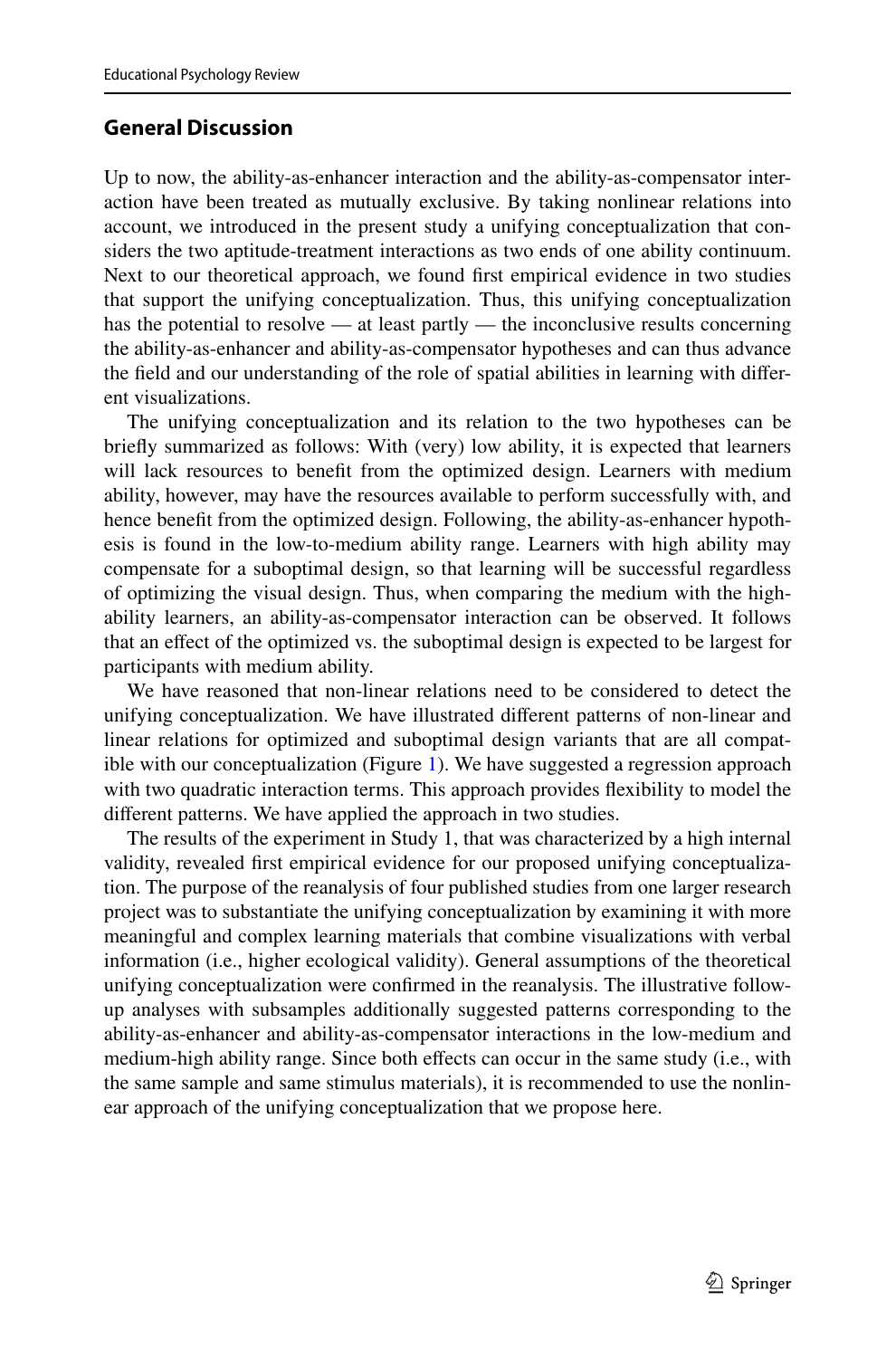#### **Implications**

It has been an unsolved issue in previous research whether ability enhances learning with an optimized design or whether ability compensates for a suboptimal design. Both hypotheses have been treated as mutually exclusive and been tested with linear interaction terms, implying that only one of the two hypotheses can be observed. The consideration as mutually exclusive interactions might have contributed to the inconsistent results considering the aptitude-treatment interaction in the previous literature.

In contrast, the unifying conceptualizations integrates the ability-as-enhancer and the ability-as-compensator hypotheses into one superordinate model. This conceptualization can serve as a basis for (at least partly) resolving the heterogenous results considering the at frst-glance contradicting hypotheses (see the "A Brief Review of Empirical Results Concerning the Role of Spatial Ability in Learning with Visualizations" section above). Next to the theoretical conceptualization, we provided an analytical approach to test the unifying conceptualization by means of nonlinear interaction terms. Finally, we provided empirical evidence that support our conceptualization. Based on the current study, we advocate to consider the unifying conceptualization and its associated analytical approach in future research about the role of spatial abilities in learning with diferent visualization formats.

Concerning the ability range, the unifying conceptualization provides a more general approach for assessing the aptitude-treatment interactions. If the strongest efect between an optimized and a suboptimal visual design does not occur around medium ability, but more in the direction of lower ability, then an overall linear regression model would suggest an ability-as-compensator effect. If, however, the strongest efect between the visual design conditions would be found around the higher ability range, then an overall linear regression model would suggest an ability-as-enhancer efect. This consideration might also explain the more frequent occurrence of the compensator than of the enhancer efect in previous studies. Studies often examine university students as participants who might possess above-average mental abilities (including spatial abilities). Therefore, low-ability participants with respect to the ability measure itself are often not included because the samples are not representative of the general population. This might additionally contribute to obtaining the ability-as-compensator interaction rather than the ability-as-enhancer interaction since the largest efect between both visual designs is nearer to the low ability end than the high ability end. Correspondingly, it appears that the ability-as-compensator interaction is observed more often than the ability-as-enhancer interaction. In the meta-analytic review by Höffler  $(2010)$  $(2010)$ , there was overall more evidence for the ability-as-compensator hypothesis. This problem may be addressed with large samples and/or with samples drawn from diferent populations (such as university students and secondary school students, as in the present study) in order to obtain a wider range of abilities. In the present study, the ability ranges might have been wider because not only university students but also samples from secondary schools were considered.

It is an open question whether the unifying conceptualization for the role of spatial ability in learning with visualizations, and particularly the consideration of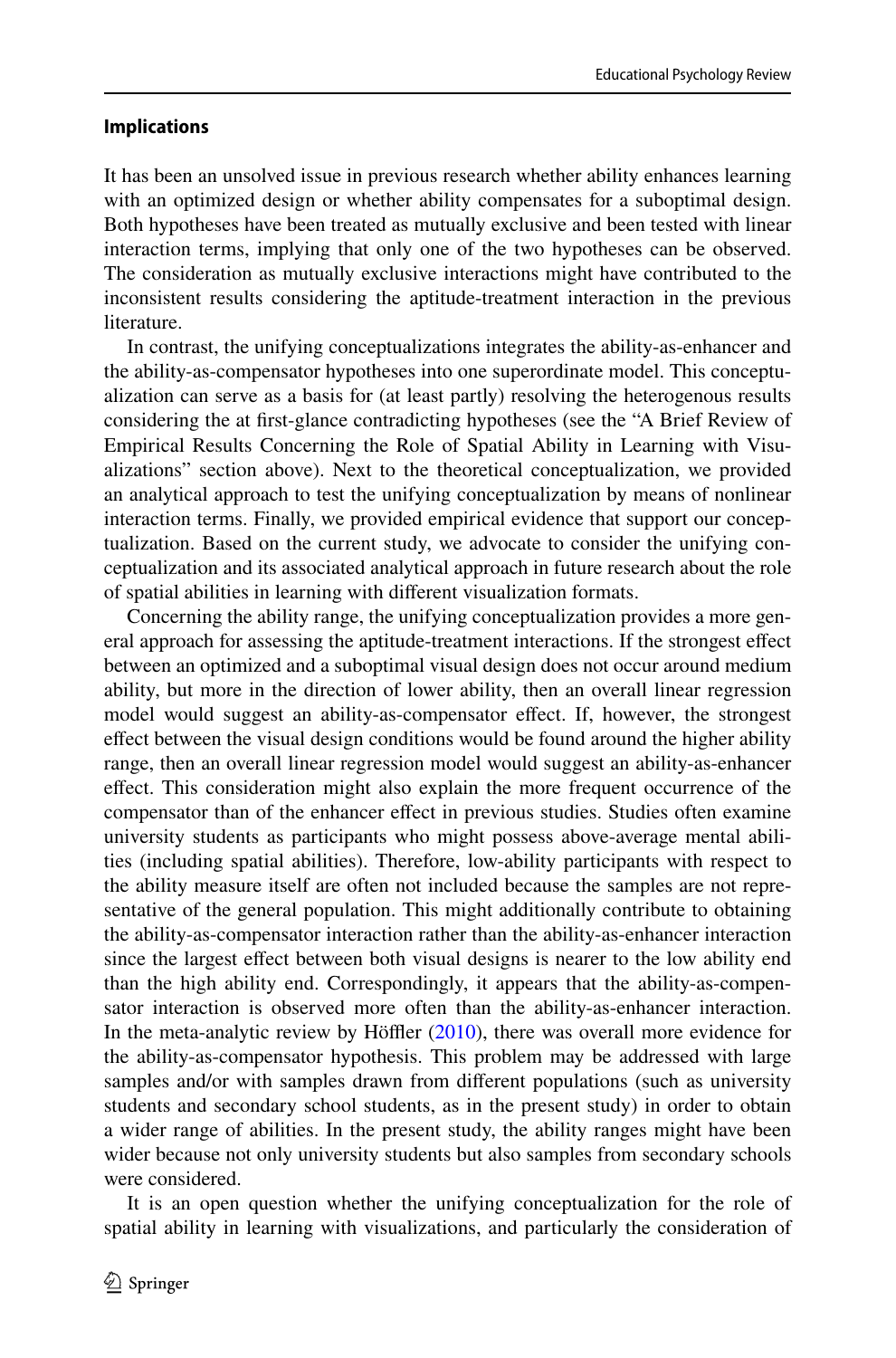nonlinear (quadratic) interaction terms, may also be transferable to other aptitudes (e.g. prior knowledge) and treatments that form aptitude-treatment interactions that are usually investigated with linear interaction terms. Future research may apply this approach to other learning prerequisites. This may also have profound practical implications considering the design of adaptive learning environments, that in turn are often based on aptitude-treatment interactions (cf. Kalyuga, [2014](#page-30-22)).

#### **Limitations, Challenges and Outlook**

One concern that relates to both studies is the validity of the used ability measures with regard to addressing an identifable spatial process. Measures of spatial ability might capture diferent factors (and hence, diferent spatial processes, such as spatial orientation, visualization, or mental rotation), but they correlate with each other and with measures of general intelligence. This raises the question whether an ability measure truly addresses a specifc spatial ability and, therefore, to what degree the assessed measures are actually related to the processing of the visualization. In the experiment of Study 1, a measure of VSWM capacity was chosen because the measure apparently shared important characteristics with the dependent variable, namely the mental integration task. However, alternative measures of spatial abilities, such as a measure of perspective taking ability as well as a measure of inductive reasoning, were correlated with the mental integration task in its static variant as well (Münzer et al., [2018](#page-31-20)). For Study 2, where applied multimedia learning materials were used, spatial ability was measured with the PFT, which is the most com-monly used measure in this context (cf. Höffler, [2010\)](#page-30-2). The PFT also correlates with other measures of spatial ability as well as general intelligence (cf. Carroll, [1993\)](#page-29-0). Since we assessed for each study only one measure, but not diferent measures, it is unclear whether the used measures were the most specifc ones to tap the demands that were posed by the respective visualizations. To be better able to derive conclusions about the specifcity of the applied tests for the respective visualizations, it would be preferable in future research to control for further predictors when assessing individual diferences (cf. Münzer et al., [2018\)](#page-31-20).

The exact trends and interactions in specifc ability ranges might depend on additional factors, such as the above discussed ability range, but also the efectiveness of the visual design. Concerning the visual design, the fact that in the two above presented studies the dynamic visualization could be considered as the optimized visualization does not mean that this is an automatism. Rather, the processing demands that are associated with the design of the visualization infuences which visualization format can be considered as the optimized one – and this could also be a series of static pictures (e.g., Imhof et al., [2013](#page-30-23)). Considering a wide range of multimedia learning studies for interactions between spatial ability and visual design variations (see the "A Brief Review of Empirical Results Concerning the Role of Spatial Ability in Learning with Visualizations" section presented above), it might be noted that the studies have been heterogeneous with respect to the measures of spatial abilities and the various domains and disciplines from which the instructional materials were taken. The studies have difered correspondingly with respect to learning demands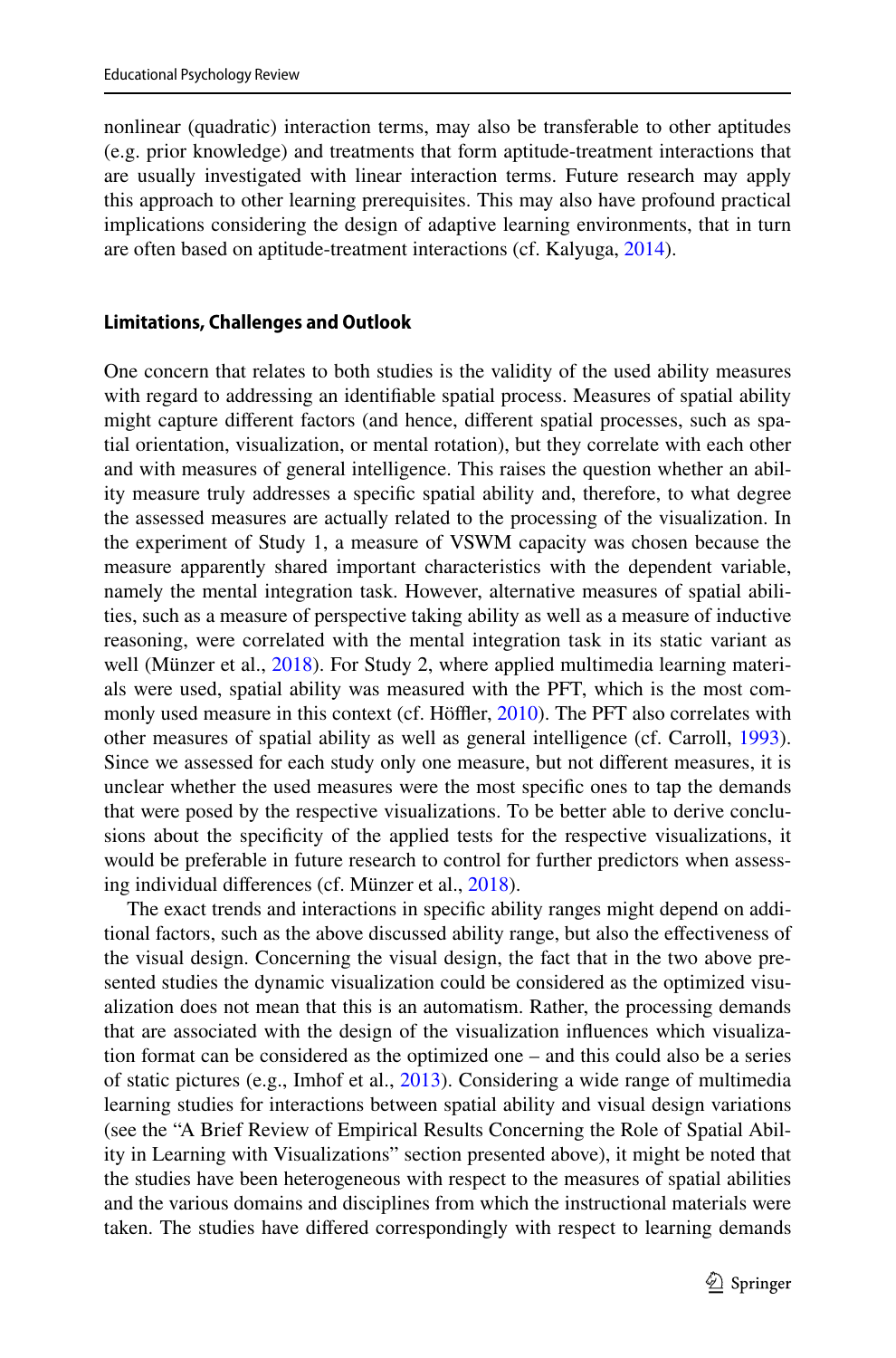in diferent visual design conditions and outcome measures. Therefore, the efectiveness of the visual design variation difers between studies (cf. Ploetzner et al., [2020\)](#page-31-9), and this might infuence the form of the interactions.

It seems reasonable to not only consider a learner's ability per se, but to consider the learner's ability level in relation to the objective task demands (i.e., relative difficulty). Following this reasoning, in studies with generally lower difficulty — which means that participants' ability in relation to the task demands is rather medium to high — learners are generally able to understand the learning materials, resulting in an ability-as-compensator interaction. In contrast, studies with medium to higher difficulty, which means that participants' ability in relation to the task requirements is rather low to medium, only medium ability participants are able to make use of an optimized visualization. This might provoke an ability-as-enhancer interaction. Following, it might be speculated that the four primary studies cited above in which the ability-as-enhancer interaction was found (Diaz & Sims, [2003;](#page-30-9) Huk, [2006](#page-30-10); Huk & Steinke, [2007](#page-30-11); Mayer & Sims, [1994\)](#page-31-2) might have used stimulus materials for the learning task that was more complex and difficult than stimulus materials used in studies in which the ability-as-compensator interaction was obtained (e.g., 3D-vis-ualization in Huk, [2006](#page-30-10); asynchronous spoken text in Mayer & Sims, [1994\)](#page-31-2). These considerations suggest that a number of factors such as the efectiveness of the optimized visualization, the ability range, and the general difficulty of the learning materials may infuence the exact form of the aptitude-treatment interactions.

In general, the aptitude-treatment-interactions will be the result of the relation between measurable aptitude (e.g., spatial ability, general intelligence, prior knowledge) and the demands of processing the given learning materials (e.g., the visualspatial mental processes required to understand the depicted changes in the learning materials, the knowledge about the meaning of basic concepts mentioned in the learning materials). Thus, both "aptitude-per-se" as well as demands and difculties of the learning materials contribute to the resulting interactions.

We consider the introduced unifying conceptualization of the ability-as-enhancer and ability-as compensator hypotheses as a very promising and valuable model that helps in resolving heterogenous fndings about the role of spatial ability in learning with diferent visualizations. However, this is not to misunderstood that we think this model will resolve all problems associated with the moderating role of spatial abilities. First, whether the unifying conceptualization will be observable will, as abovementioned, depend on the ability range of the examined sample (also in relation to the task demands). As a positive side efect, this may stimulate researchers to reason beforehand why and which interaction they assume. Second, as discussed above concerning the specifcity of the ability measure, a moderating role will hardly be observable when the assessed ability measure does not strongly relate to the demands the optimized and suboptimal visualizations pose. Third, the abilityas-enhancer and the ability-as-compensator hypotheses — and correspondingly the unifying conceptualization — may not be the only conceivable role spatial abilities play. For example, spatial abilities may also hinder learners to deeper process the content — for instance due to metacognitive factors such as feelings of overconfdence (cf. inhibiting function; Schnotz & Rasch, [2005\)](#page-32-4). Thus, we do not claim that the unifying conceptualization will resolve all problems associated with the complex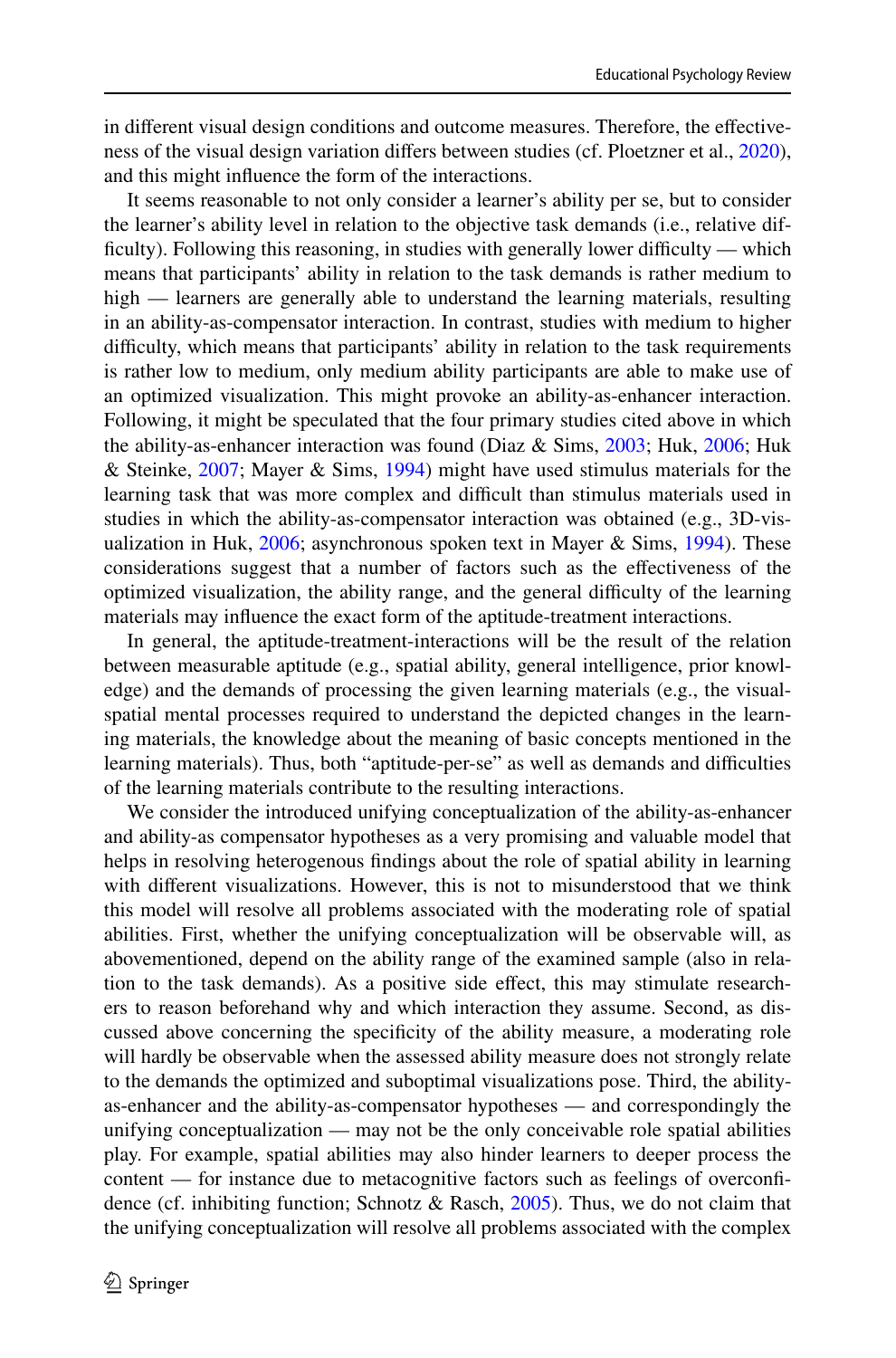interplay of spatial abilities in learning with diferent visualizations. However, the unifying conceptualization provides a broader view on this subject and can be useful for analyzing and interpreting aptitude-treatment-interactions. Thereby, it may support us in gaining a deeper understanding of this complex subject.

# **Conclusions**

To the best of our knowledge, this is the frst study that resolved the issue of the form of the aptitude-treatment interaction between spatial ability and visual design with a unifying conceptualization for the ability-as-enhancer and the ability-ascompensator hypotheses — by showing that the ability-as-enhancer and ability-ascompensator hypotheses can be considered as two ends of one ability continuum. A fexible analytical approach was introduced that can account for diferent patterns of non-linear and linear trends for the relation between ability and performance in optimized vs. suboptimal design conditions. Both, in the experiment which served to test the conceptualization under controlled conditions with a consistent visual-spatial task and in the reanalysis of experiments with more meaningful multimedia learning materials, the conceptualization was generally confrmed. In addition, we discussed factors such as sample characteristics and efectiveness of the visual design variation. These factors may contribute to an explanation under which conditions particular interactions can be found. The conceptual and methodological approach presented here can be useful for analyzing and interpreting aptitude-treatment-interactions and for determining conditions and factors that infuence the form of interactions observed. Thereby, this study informs researchers to not (only) consider linear interactions between spatial abilities and type of visualizations, but also to consider quadratic interaction terms. In addition, the opportunity to obtain more fne-grained results regarding the efectiveness of optimized designs in diferent ability ranges can have valuable practical implications for adaptation of instruction to ability.

**Code Availability** Not applicable.

**Author Contribution** All three authors contributed equally to this work and should be considered as frst authors: All authors developed the hypotheses. SM developed the design and materials of the experiment. BCOFF was responsible for data collection of the experiment and data analysis of both the experiment and the reanalysis. TK contributed the data of the four multimedia experiments and prepared the reanalysis. All authors were responsible for writing and editing the fnal manuscript.

**Funding** This work was supported by the German Research Foundation (DFG) under grant agreement KU 3160/2–1 as well as grant agreement MU 1786/3-1. Open Access funding enabled and organized by Projekt DEAL.

**Data Availability** The data are available on request from the corresponding author.

# **Declarations**

**Ethics Approval and Consent to Participate** The ethics approval for this project was waived by the local ethics committee, because the funding by the German Research Foundation (Deutsche Forschungsgemeinschaft) implied compliance with ethical guidelines for empirical studies with human participants and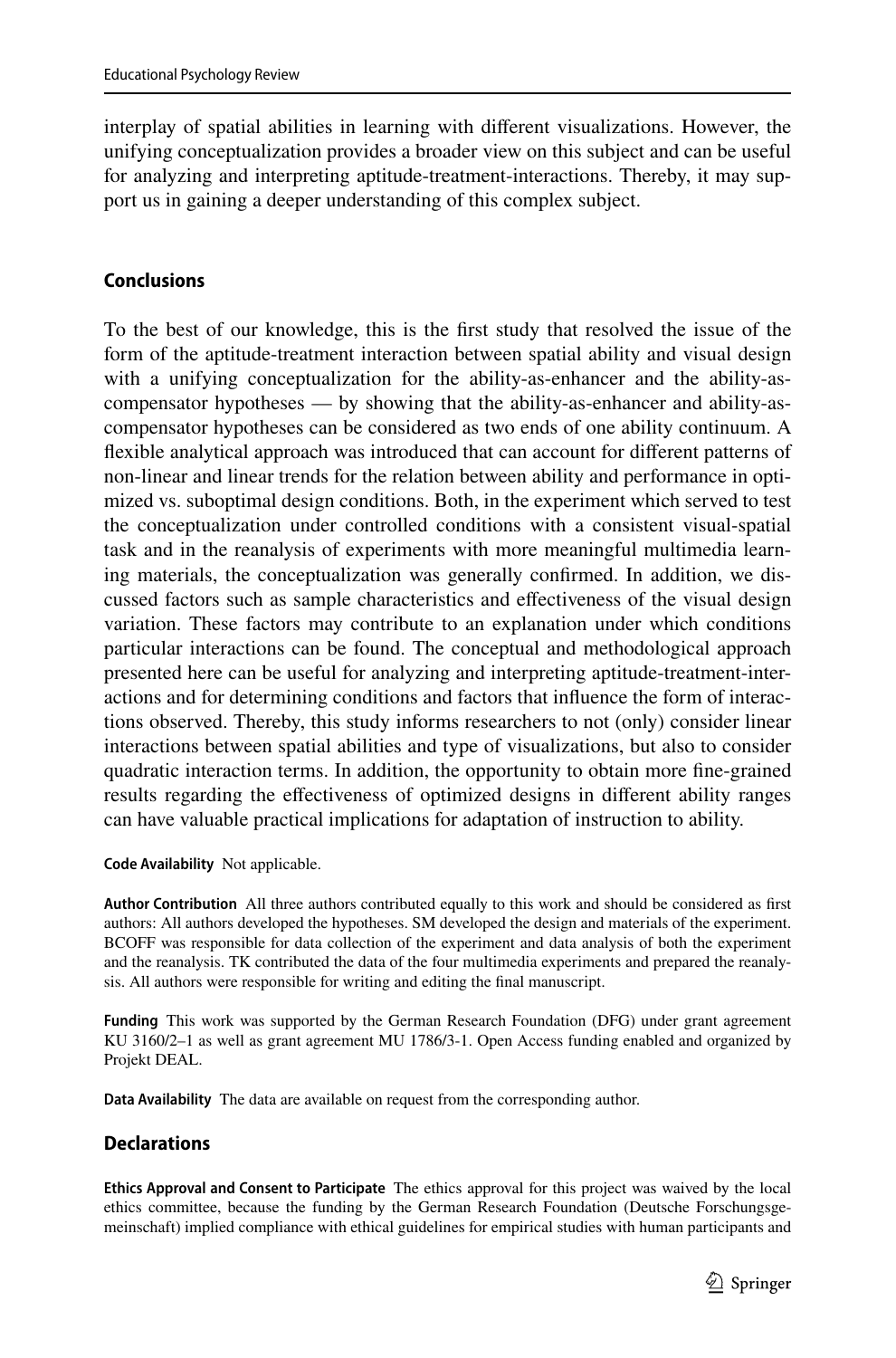the corresponding declarations. The study complied with the ethical guidelines for studies with human participants. In particular, all participants volunteered to participate, signed a written consent for study participation (their parents signed for the experiment that took place in school) and were allowed to end the experiment at any time.

**Consent for Publication** Not applicable

**Confict of Interest** The authors declare no competing interests.

**Open Access** This article is licensed under a Creative Commons Attribution 4.0 International License, which permits use, sharing, adaptation, distribution and reproduction in any medium or format, as long as you give appropriate credit to the original author(s) and the source, provide a link to the Creative Commons licence, and indicate if changes were made. The images or other third party material in this article are included in the article's Creative Commons licence, unless indicated otherwise in a credit line to the material. If material is not included in the article's Creative Commons licence and your intended use is not permitted by statutory regulation or exceeds the permitted use, you will need to obtain permission directly from the copyright holder. To view a copy of this licence, visit [http://creativecommons.org/licen](http://creativecommons.org/licenses/by/4.0/) [ses/by/4.0/](http://creativecommons.org/licenses/by/4.0/).

# **References**

- <span id="page-29-2"></span>Allen, K., Higgins, S., & Adams, J. (2019). The relationship between visuospatial working memory and mathematical performance in school-aged children: A systematic review. *Educational Psychology Review*, 1-23. <https://doi.org/10.1007/s10648-019-09470-8>
- <span id="page-29-1"></span>Baddeley, A. D. (1986). *Working memory*. Oxford University Press.
- <span id="page-29-3"></span>Barrett, T. J., & Hegarty, M. (2016). Efects of interface and spatial ability on manipulation of virtual models in a STEM domain. *Computers in Human Behavior, 65*, 220–231. [https://doi.org/10.1016/j.](https://doi.org/10.1016/j.chb.2016.06.026) [chb.2016.06.026](https://doi.org/10.1016/j.chb.2016.06.026)
- <span id="page-29-4"></span>Berney, S., Bétrancourt, M., Molinari, G., & Hoyek, N. (2015). How spatial abilities and dynamic visualizations interplay when learning functional anatomy with 3D anatomical models. *Anatomical Sciences Education, 8*, 452–462. <https://doi.org/10.1002/ase.1524>
- <span id="page-29-5"></span>Bogomolova, K., van der Ham, I. J., Dankbaar, M. E., van den Broek, W. W., Hovius, S. E., van der Hage, J. A., & Hierck, B. P. (2020). The effect of stereoscopic augmented reality visualization on learning anatomy and the modifying efect of visual-spatial abilities: A double-center randomized controlled trial. *Anatomical Sciences Education, 13*, 558–567.<https://doi.org/10.1002/ASE.1941>
- <span id="page-29-11"></span>Bosco, A., Longoni, A. M., & Vecchi, T. (2004). Gender efects in spatial orientation: Cognitive profles and mental strategies. *Applied Cognitive Psychology, 18*(5), 519–532. [https://doi.org/10.1002/acp.](https://doi.org/10.1002/acp.1000) [1000](https://doi.org/10.1002/acp.1000)
- <span id="page-29-10"></span>Brooks, L. R. (1967). The suppression of visualization by reading. *The Quarterly Journal of Experimental Psychology, 19*(4), 289–299.<https://doi.org/10.1080/14640746708400105>
- <span id="page-29-6"></span>Brucker, B., Scheiter, K., & Gerjets, P. (2014). Learning with dynamic and static visualizations: Realistic details only beneft learners with high visuospatial abilities. *Computers in Human Behavior, 36*, 330–339.<https://doi.org/10.1016/j.chb.2014.03.077>
- <span id="page-29-0"></span>Carroll, J. B. (1993). *Human cognitive abilities*. Cambridge University Press. [https://doi.org/10.1017/](https://doi.org/10.1017/CBO9780511571312) [CBO9780511571312](https://doi.org/10.1017/CBO9780511571312)
- <span id="page-29-8"></span>Castro-Alonso, J. C., Ayres, P., & Paas, F. (2014). Learning from observing hands in static and animated versions of non-manipulative tasks. *Learning and Instruction, 34*, 11–21. [https://doi.org/10.1016/j.](https://doi.org/10.1016/j.learninstruc.2014.07.005) [learninstruc.2014.07.005](https://doi.org/10.1016/j.learninstruc.2014.07.005)
- <span id="page-29-9"></span>Castro-Alonso, J. C., Ayres, P., Wong, M., & Paas, F. (2018). Learning symbols from permanent and transient visual presentations: Don't overplay the hand. *Computers & Education, 116*, 1–13. [https://](https://doi.org/10.1016/j.compedu.2017.08.011) [doi.org/10.1016/j.compedu.2017.08.011](https://doi.org/10.1016/j.compedu.2017.08.011)
- <span id="page-29-7"></span>Chen, S. C., Hsiao, M. S., & She, H. C. (2015). The efects of static versus dynamic 3D representations on 10th grade students' atomic orbital mental model construction: Evidence from eye movement behaviors. *Computers in Human Behavior, 53*, 169–180.<https://doi.org/10.1016/j.chb.2015.07.003>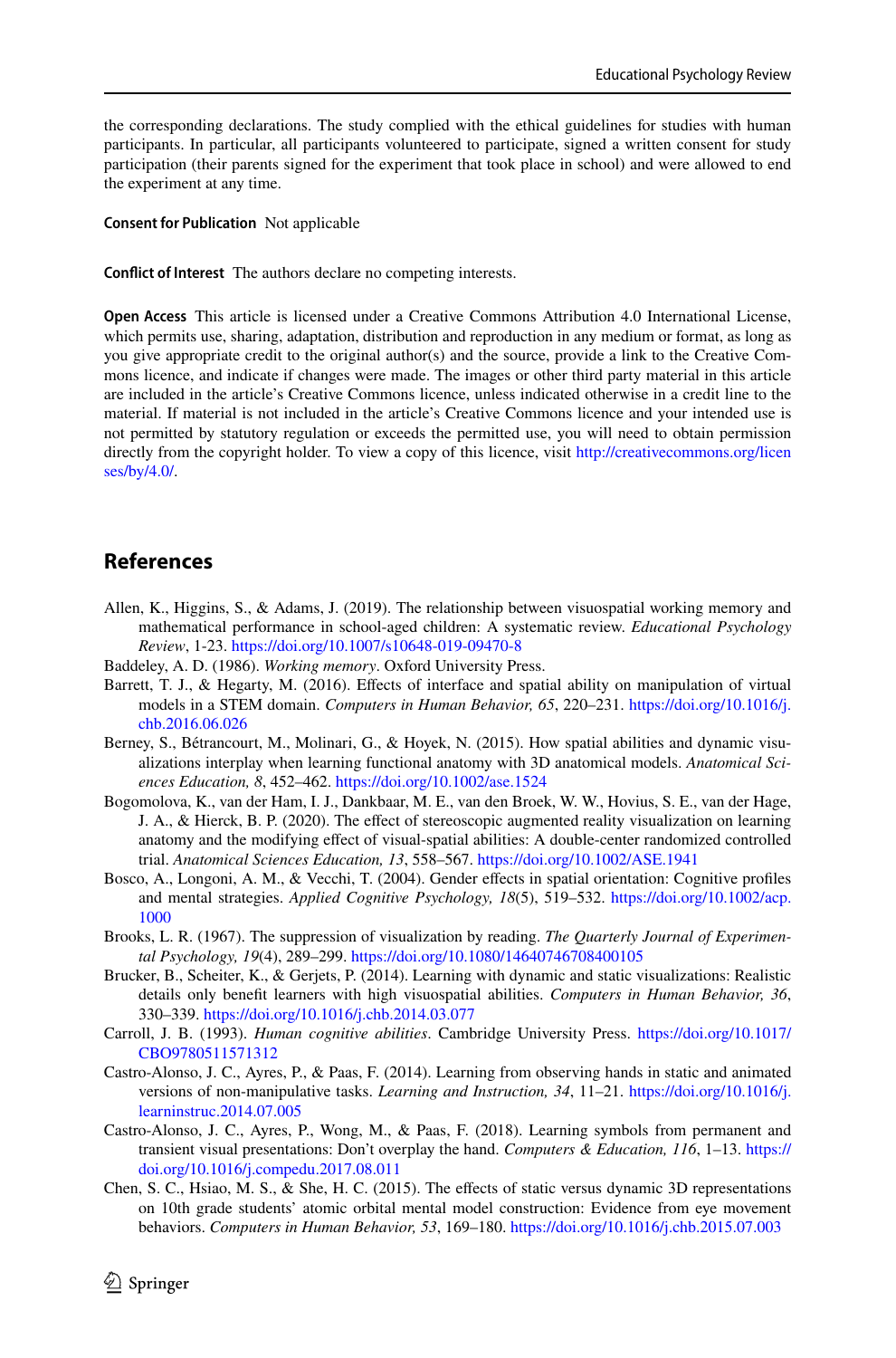- <span id="page-30-3"></span>Cohen, C. A., & Hegarty, M. (2007). Individual diferences in use of external visualisations to perform an internal visualization task. *Applied Cognitive Psychology: The Official Journal of the Society for Applied Research in Memory and Cognition, 21*(6), 701–711.
- <span id="page-30-12"></span>de Back, T. T., Tinga, A. M., Nguyen, P., & Louwerse, M. M. (2020). Benefts of immersive collaborative learning in CAVE-based virtual reality. *International Journal of Educational Technology in Higher Education, 17*, 1–18.
- <span id="page-30-14"></span>de Koning, B. B., Marcus, N., Brucker, B., & Ayres, P. (2019). Does observing hand actions in animations and static graphics diferentially afect learning of hand-manipulative tasks? *Computers & Education, 141*. <https://doi.org/10.1016/j.compedu.2019.103636>
- <span id="page-30-21"></span>Ekstrom, R. B., French, J. W., Harman, H. H., & Dermen, D. (1976). Manual for kit of factor-referenced cognitive tests. *Educational Testing Service*.
- <span id="page-30-9"></span>Diaz, D. D., & Sims, V. K. (2003). Augmenting virtual environments: The infuence of spatial ability on learning from integrated displays. *High Ability Studies, 14*(2), 191–212.
- <span id="page-30-4"></span>Garg, A., Norman, G. R., Spero, L., & Maheshwari, P. (1999). Do virtual computer models hinder anatomy learning? *Academic Medicine.*
- <span id="page-30-17"></span>Garland, T. B., & Sanchez, C. A. (2013). Rotational perspective and learning procedural tasks from dynamic media. *Computers & Education, 69*, 31–37. [https://doi.org/10.1016/j.compedu.2013.06.](https://doi.org/10.1016/j.compedu.2013.06.014) [014](https://doi.org/10.1016/j.compedu.2013.06.014)
- <span id="page-30-7"></span>Hannafn, R. D., Truxaw, M. P., Vermillion, J. R., & Liu, Y. (2008). Efects of spatial ability and instructional program on geometry achievement. *The Journal of Educational Research, 101*(3), 148–157.
- <span id="page-30-19"></span>Hegarty, M., & Sims, V. K. (1994). Individual diferences in mental animation during mechanical reasoning. *Memory & Cognition, 22*(4), 411–430. <https://doi.org/10.3758/BF03200867>
- <span id="page-30-1"></span>Hegarty, M., & Kriz, S. (2008). Efects of knowledge and spatial ability on learning from animation. In R. Lowe & W. Schnotz (Eds.), *Learning with animation: Research implications for design* (pp. 3–29). Cambridge University Press.
- <span id="page-30-0"></span>Hegarty, M., & Waller, D. A. (2005). Individual diferences in spatial abilities. In P. Shah & A. Miyake (Eds.), *The cambridge handbook of visuospatial thinking* (pp. 121–169). Cambridge University Press.
- <span id="page-30-8"></span>Hegarty, M., Kriz, S., & Cate, C. (2003). The roles of mental animations and external animations in understanding mechanical systems. *Cognition and instruction, 21*(4), 209–249.
- <span id="page-30-6"></span>Hegarty, M., Montello, D. R., Richardson, A. E., Ishikawa, T., & Lovelace, K. (2006). Spatial abilities at diferent scales: Individual diferences in aptitude-test performance and spatial-layout learning. *Intelligence, 34*, 151–176.<https://doi.org/10.1016/j.intell.2005.09.005>
- <span id="page-30-2"></span>Höffler, T. N. (2010). Spatial ability: Its influence on learning with visualizations - A meta-analytic review. *Educational Psychology Review, 22*, 245–269.
- <span id="page-30-13"></span>Höffler, T. N., & Leutner, D. (2011). The role of spatial ability in learning from instructional animations– Evidence for an ability-as-compensator hypothesis. *Computers in human behavior, 27*(1), 209–216.
- <span id="page-30-10"></span>Huk, T. (2006). Who benefts from learning with 3D models? The case of spatial ability. *Journal of computer assisted learning, 22*(6), 392–404.
- <span id="page-30-11"></span>Huk, T., & Steinke, M. (2007). Learning cell biology with close-up views or connecting lines: Evidence for the structure mapping efect. *Computers in Human Behavior, 23*(3), 1089–1104.
- <span id="page-30-15"></span>Imhof, B., Scheiter, K., & Gerjets, P. (2011). Learning about locomotion patterns from visualizations: Efects of presentation format and realism. *Computers & Education, 57*(3), 1961–1970.
- <span id="page-30-16"></span>Imhof, B., Scheiter, K., Edelmann, J., & Gerjets, P. (2012). How temporal and spatial aspects of presenting visualizations afect learning about locomotion patterns. *Learning and Instruction, 22*(3), 193–205.
- <span id="page-30-23"></span>Imhof, B., Scheiter, K., Edelmann, J., & Gerjets, P. (2013). Learning about locomotion patterns: Efective use of multiple pictures and motion-indicating arrows. *Computers & Education, 65*, 45–55.
- <span id="page-30-18"></span>Irwin, J. R., & McClelland, G. H. (2003). Negative consequences of dichotomizing continuous predictor variables. *Journal of Marketing Research, 40*, 366–371.
- <span id="page-30-22"></span>Kalyuga, S. (2014). The expertise reversal principle in multimedia learning. In R. E. Mayer (Ed.), *The Cambridge handbook of multimedia learning* (pp. 576–597). Cambridge University Press.
- <span id="page-30-5"></span>Keehner, M., Lippa, Y., Montello, D. R., Tendick, F., & Hegarty, M. (2006). Learning a spatial skill for surgery: How the contributions of abilities change with practice. *Applied Cognitive Psychology: The Ofcial Journal of the Society for Applied Research in Memory and Cognition, 20*(4), 487–503.
- <span id="page-30-20"></span>Kühl, T. (2021). Prerequisite knowledge and time of testing in learning with animations and staticpictures: Evidence for the expertise reversal efect. *Learning and Instruction, 73,* 101457. https://doi. org/10.1016/j.learninstruc.2021.101457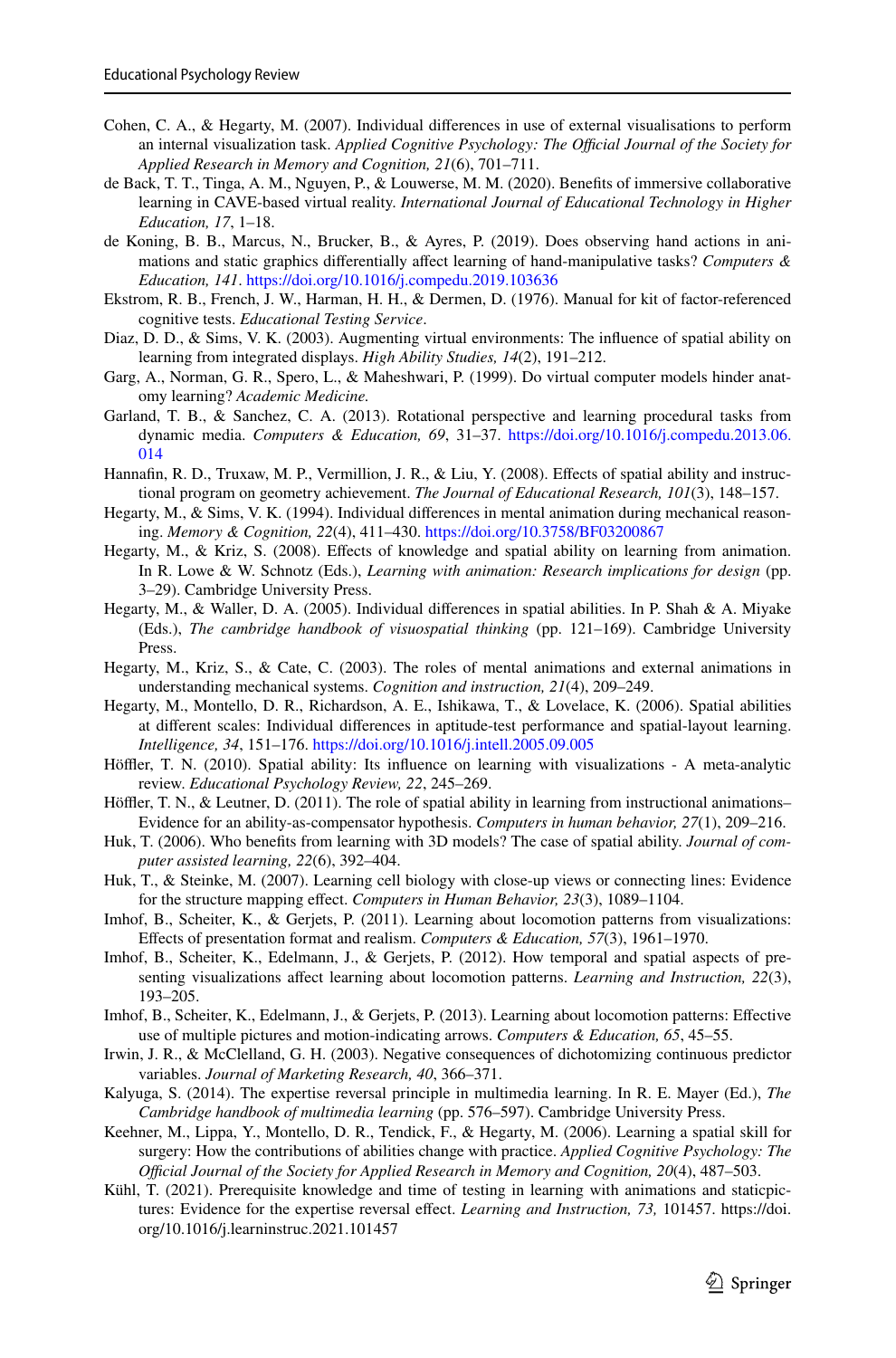- <span id="page-31-16"></span>Kühl, T., Scheiter, K., Gerjets, P., & Edelmann, J. (2011a). The infuence of text modality on learning with static and dynamic visualizations. *Computers in Human Behavior, 27,* 29–35. [https://doi.org/](https://doi.org/10.1016/j.chb.2010.05.008) [10.1016/j.chb.2010.05.008.](https://doi.org/10.1016/j.chb.2010.05.008)
- <span id="page-31-15"></span>Kühl, T., Scheiter, K., Gerjets, P., & Gemballa, S. (2011b). Can diferences in learning strategies explain the benefts of learning from static and dynamic visualizations? *Computers & Education, 56,* 176– 187. [https://doi.org/10.1016/j.compedu.2010.08.008.](https://doi.org/10.1016/j.compedu.2010.08.008)
- <span id="page-31-18"></span>Kühl, T., & Münzer, S. (2019). The moderating role of additional information when learning with animations compared to static pictures. *Instructional Science, 47,* 659–677. [https://doi.org/10.1007/](https://doi.org/10.1007/s11251-019-09498-x) [s11251-019-09498-x](https://doi.org/10.1007/s11251-019-09498-x).
- <span id="page-31-17"></span>Kühl, T., Scheiter, K., & Gerjets, P. (2012). Enhancing learning from dynamic and static visualizations by means of cueing. *Journal of Educational Multimedia and Hypermedia, 21,* 71–88.
- <span id="page-31-3"></span>Kühl, T., Navratil, S. D., & Münzer, S. (2018a). Animations and static pictures: The infuence of prompting and time of testing. *Learning and Instruction, 58,* 201–209. [https://doi.org/10.1016/j.learninstr](https://doi.org/10.1016/j.learninstruc.2018.07.006) [uc.2018.07.006.](https://doi.org/10.1016/j.learninstruc.2018.07.006)
- <span id="page-31-11"></span>Kühl, T., Stebner, F., Navratil, S. D., Fehringer, B. C. O. F., & Münzer, S. (2018b). Text information and spatial abilities in learning with diferent visualization formats. *Journal of Educational Psychology, 110,* 561–577.<https://doi.org/10.1037/edu0000226>.
- <span id="page-31-4"></span>Larkin, J. H., & Simon, H. A. (1987). Why a diagram is (sometimes) worth ten thousand words. *Cognitive science, 11*(1), 65–100.
- <span id="page-31-12"></span>Lee, E. A. L., & Wong, K. W. (2014). Learning with desktop virtual reality: Low spatial ability learners are more positively afected. *Computers & Education, 79*, 49–58.
- <span id="page-31-0"></span>Levie, W., & Lentz, R. (1982). Efects of text illustrations: A review of research. *Educational Communication and Technology Journal, 30*, 195–232.
- <span id="page-31-5"></span>Lohman, D. F. (1988). Spatial abilities as traits, processes, and knowledge. In R. J. Sternberg (Ed.), *Advances in the psychology of human intelligence* (Vol. 4, pp. 181–248). Lawrence Erlbaum Associates.
- <span id="page-31-10"></span>Massa, L. J., & Mayer, R. E. (2006). Testing the ATI hypothesis: Should multimedia instruction accommodate verbalizer-visualizer cognitive style? *Learning and Individual Diferences, 16*(4), 321–335.
- <span id="page-31-1"></span>Mayer, R. E. (2021). *Multimedia learning (third edition)*. New York: Cambridge University Press.
- <span id="page-31-2"></span>Mayer, R. E., & Sims, V. K. (1994). For whom is a picture worth a thousand words? Extensions of a dualcoding theory of multimedia learning. *Journal of educational psychology, 86*(3), 389.
- <span id="page-31-6"></span>Miyake, A., Friedman, N. P., Rettinger, D. A., Shah, P., & Hegarty, M. (2001). How are visuospatial working memory, executive functioning, and spatial abilities related? A latent-variable analysis. *Journal of Experimental Psychology: General, 130*, 621–640. [https://doi.org/10.1037/0096-3445.](https://doi.org/10.1037/0096-3445.130.4.621) [130.4.621](https://doi.org/10.1037/0096-3445.130.4.621)
- <span id="page-31-13"></span>Münzer, S. (2012). Facilitating spatial perspective taking through animation: Evidence from an aptitudetreatment-interaction. *Learning and Individual Diferences, 22,* 505–510. [https://doi.org/10.1016/j.](https://doi.org/10.1016/j.lindif.2012.03.002) [lindif.2012.03.002](https://doi.org/10.1016/j.lindif.2012.03.002).
- <span id="page-31-14"></span>Münzer, S. (2015). Facilitating recognition of spatial structures through animation and the role of mental rotation ability. *Learning and Individual Diferences, 38,* 76–82. [https://doi.org/10.1016/j.lindif.](https://doi.org/10.1016/j.lindif.2014.12.007) [2014.12.007](https://doi.org/10.1016/j.lindif.2014.12.007).
- <span id="page-31-7"></span>Münzer, S., & Stahl, C. (2011). Learning routes from visualisations for indoor wayfnding: Presentation modes and individual diferences. *Spatial Cognition and Computation, 11*(4), 281–312. [https://doi.](https://doi.org/10.1080/13875868.2011.571326) [org/10.1080/13875868.2011.571326](https://doi.org/10.1080/13875868.2011.571326).
- <span id="page-31-8"></span>Münzer, S., & Zadeh, M. V. (2016). Acquisition of spatial knowledge through self-directed interaction with a virtual model of a multi-level building: Efects of training and individual diferences. *Computers in Human Behavior, 64,* 191–205. [https://doi.org/10.1016/j.chb.2016.06.047.](https://doi.org/10.1016/j.chb.2016.06.047)
- <span id="page-31-21"></span>Münzer, S., Zimmer, H. D., & Baus, J. (2012). Navigation assistance: A trade-off between wayfinding support and confgural learning support. *Journal of Experimental Psychology: Applied, 18*(1), 18–37.<https://doi.org/10.1037/a0026553>.
- <span id="page-31-20"></span>Münzer, S., Fehringer, B. C. O. F., & Kühl, T. (2018). Specifcity of mental transformations involved in understanding spatial structures. *Learning and Individual Diferences, 61,* 40–50. [https://doi.org/10.](https://doi.org/10.1016/j.lindif.2017.11.004) [1016/j.lindif.2017.11.004.](https://doi.org/10.1016/j.lindif.2017.11.004)
- <span id="page-31-19"></span>Paik, E. S., & Schraw, G. (2013). Learning with animation and illusions of understanding. *Journal of Educational Psychology, 105*, 278–289. <https://doi.org/10.1037/a0030281>
- <span id="page-31-9"></span>Ploetzner, R., Berney, S., & Bétrancourt, M. (2020). A review of learning demands in instructional animations: The educational efectiveness of animations unfolds if the features of change need to be learned. *Journal of Computer Assisted Learning, 36*, 838–860. <https://doi.org/10.1111/jcal.12476>